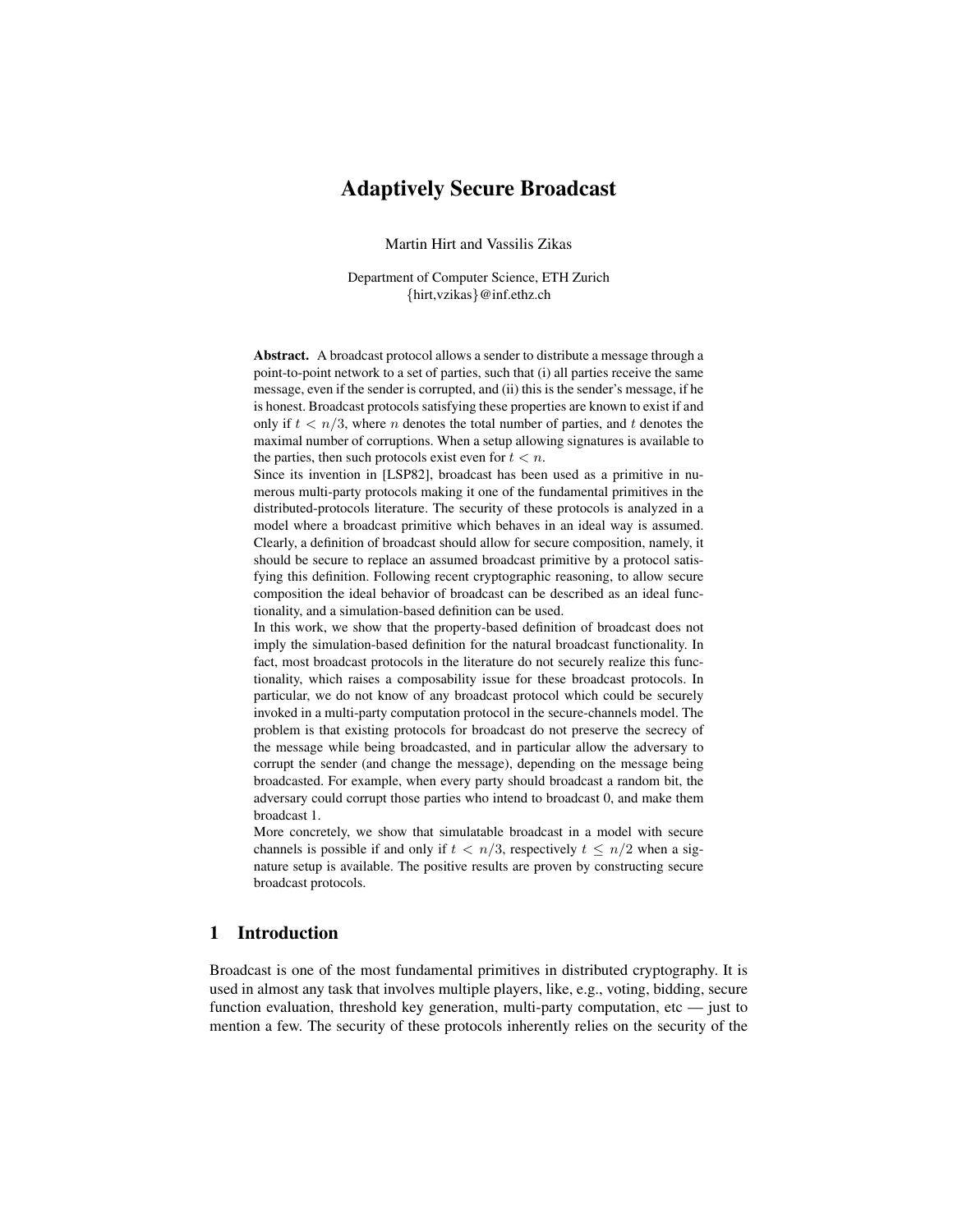underlying broadcast protocol. Informally, broadcast allows a sender to distribute his input among a set of players, such that every player gets the same value, even if the sender is dishonest.

#### 1.1 Summary of Known Results

Broadcast was introduced by Pease, Shostak, and Lamport [LSP82] who showed that an adversary who can corrupt up to  $t$  players can be tolerated for perfectly secure Broadcast if and only if  $3t < n$ . This model has been extensively studied [DFF+82, TPS87, FM88, CW89, BGP89, BDDS92, GM93] and protocols with optimal resiliency and complexity (communication and computation) polynomial in the number of players were suggested.<sup>1</sup> Other solutions [DS82, PW92] considered a setting where a setup allowing digital signatures is available, and showed that Broadcast tolerating an arbitrary number of cheaters  $(t < n)$  is possible. The suggested protocols are polynomial in the number of players and are as secure as the underlying signature scheme.<sup>2</sup>

Recently, Lindell, Lysyanskaya, and Rabin [LLR02] proved that, unless unique session identifiers are available, the bound  $t < n/3$  is necessary for feasibility of concurrently composable Broadcast, even when a setup allowing digital signatures is given. To the positive side, they showed that when unique session IDs are available, then the protocols which achieve Broadcast and use signatures for authentication, e.g., [DS82, PW92] can be be transformed to concurrently composable Broadcast protocols.

## 1.2 Property-based vs. Simulation-based Definition

Intuitively, one could think of broadcast as a megaphone given to the sender, which every player can hear. More formally, this megaphone can be modeled as a functionality (in the sense of [Can00, Can01]), which receives an arbitrary message from the sender, and forwards this message to all players. The goal of a broadcast protocol is to realize this functionality, in the sense that in any context the abstract broadcast functionality can safely be replaced by the broadcast protocol. However, in the big body of broadcast literature, protocols are not proven to securely realize the above functionality; rather, they are shown to satisfy the following properties:

- Consistency: There exists some  $y$  such that every player outputs  $y$ .
- Validity: If the sender is honest and has input x then  $y = x$ .
- Termination: For every honest player the protocol terminates after a finite number of rounds.

Of course, the hope is that these properties imply security of a broadcast protocol in a simulation-based sense (i.e., any protocol satisfying these properties is expected

<sup>&</sup>lt;sup>1</sup> Many of these protocols are actually Consensus protocols, from which a Broadcast protocol can be build by having the sender send his input to everybody and then invoke Consensus on the received values.

<sup>&</sup>lt;sup>2</sup> In fact, feasibility of Broadcast for  $t < n$  when a setup is available was also proved in [LSP82] but the suggested protocol has exponential communication complexity.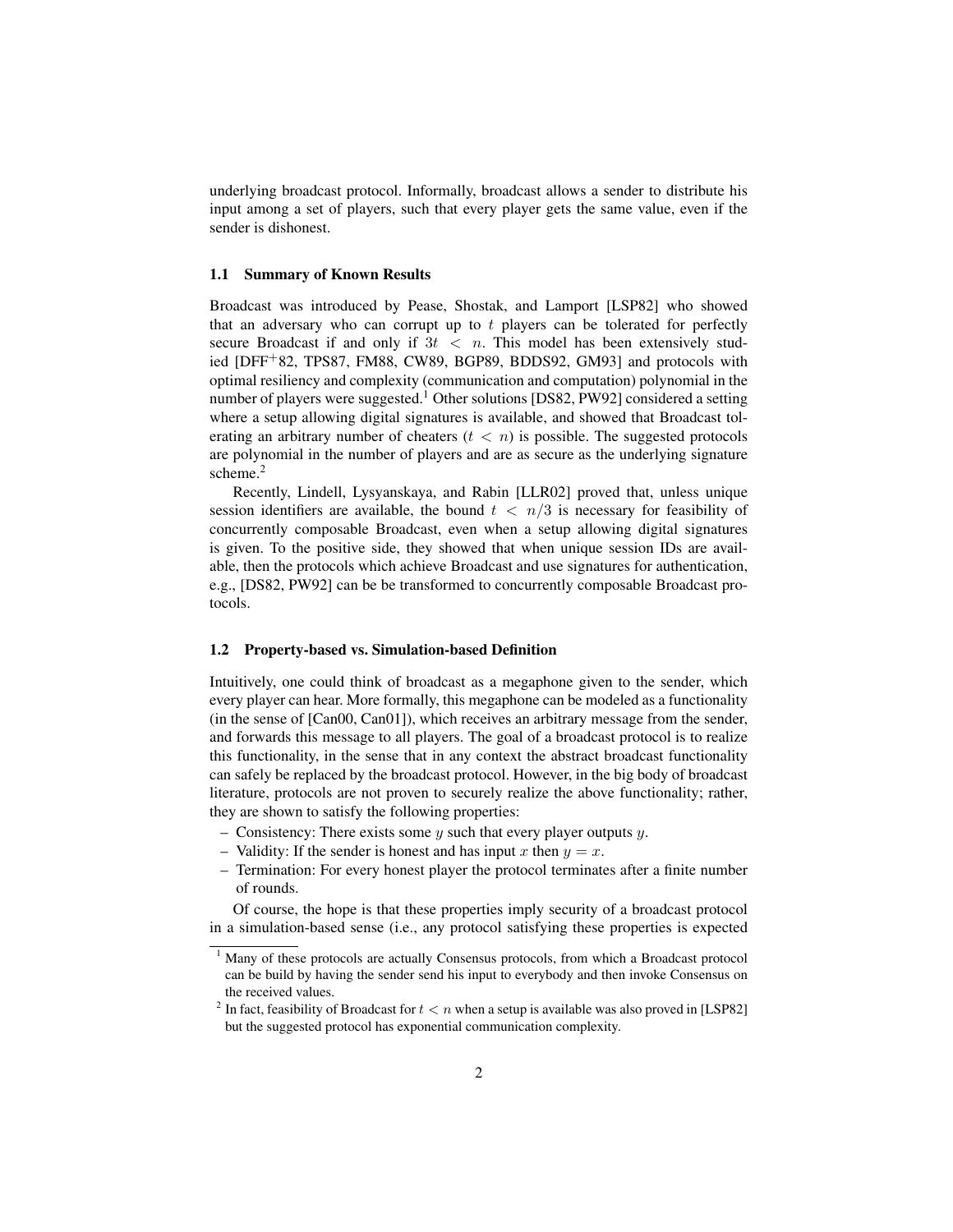to securely realize the above broadcast functionality). However, this is not the case, as the property-based definition has a major flaw: the validity condition does not take into account the point in time when the sender gets corrupted. In particular, the definition does not rule out that the adversary can corrupt the sender *depending on the message which the sender intends to broadcast*. In fact, a broadcast protocol can satisfy the above three properties, and still allow the adversary to *first* learn the sender's message, and *then* to decide whether or not to corrupt the sender and make him broadcast a different message. This clearly contradicts the simulation-based definition, as well as the intuition with the megaphone. We stress that it is perfectly legal that the adversary can change the broadcasted message by corrupting the sender, and also it is perfectly legal that she learns the broadcasted message; however, it is counter-intuitive that she can first learn the message, without corrupting the sender, and then still be able to corrupt the sender and change it.

We give two examples to demonstrate the relevance of this problem: First, consider the following process for 10 players: Each player  $p_i$  ( $i = 1, \ldots, 10$ ) in turn chooses a bit  $b_i \in_R \{0,1\}$  uniformly at random and announces it using ideal broadcast (e.g., using a megaphone), i.e., first  $p_1$  selects  $b_1 \in_R \{0,1\}$  and announces it, subsequently  $p_2$  selects  $b_2 \in_R \{0,1\}$  and announces it, etc. Consider an adversary who can corrupt at most three of the players, and her goal is to have only 1's broadcasted. Clearly, the probability that the output sequence consists only of 1's is at most  $2^{-7}$ , as each of the seven bits chosen by the honest players are 1 with probability  $1/2$ . However, when we replace the ideal broadcast with some broadcast protocol satisfying the above three properties, then the adversary might be able to bring this probability to  $46 \cdot 2^{-9}$ , which is more than ten times bigger. She can achieve this by only corrupting those players  $p_i$ who intend to broadcast 0. With the mentioned probability, there are at most three such players, and the adversary can corrupt each of them and make them broadcast 1.

A more cryptography-related example is the following: Consider a prover  $p$  who uses the Fiat-Shamir (interactive) protocol to publicly prove to  $n$  players (verifiers) that he knows the square root of some publicly known  $y$  (in an RSA group). In order to do that,  $p$  executes one round of the Fiat-Shamir protocol with each verifier  $p_i$  in sequence. All executions are public, in the sense that all the messages are exchanged using ideal broadcast. Each verifier accepts if all rounds are accepting. Assume that the adversary can corrupt up to  $t = n/2$  of the verifiers. Then in this protocol the probability that a malicious prover can make the players accept when he does not know the square root is negligible in n. However, along the lines of the above example, when the ideal broadcast is replaced by a broadcast protocol satisfying the above properties, a malicious prover might be able to corrupt only those verifiers who intend to challenge the bit the prover is not prepared to, which allows a malicious prover to cheat with probability  $1/2$ .

#### 1.3 Broadcast in the Literature

As mentioned in the previous section, the big body of broadcast protocols in the literature are proven secure with respect to the mentioned properties, rather than with respect to a broadcast functionality. This would be only a minor issue if these protocols would securely realize the broadcast functionality. However, in the following we show that (at least most of them) fail to do so.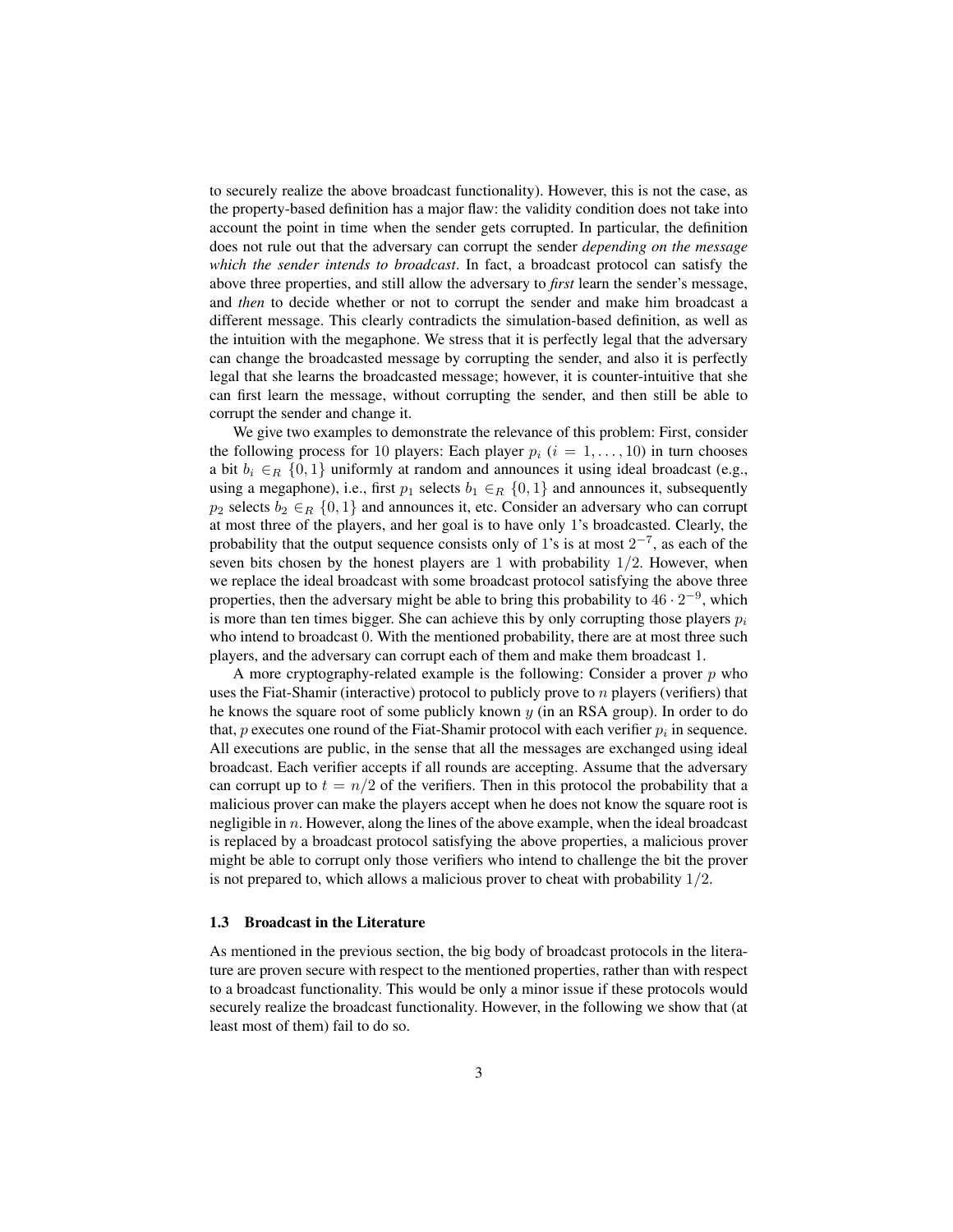Most broadcast protocols in the literature [LSP82, DS82, BPW91, PW92, BHR07] proceed as follows:<sup>3</sup> First the sender sends the message to the players, possibly along with a signature; then, the players try to establish a consistent view on the sender's input. Obviously, any protocol following this approach cannot be secure against an adaptive adversary: Unless some kind of simultaneous multi-send assumption on the communication channels is made (see below), some corrupted player can happen to be the first to receive the message from the sender, and depending on this message, the adversary can decide whether or not to corrupt the sender (and change the message to be broadcast). Clearly, this behavior is not allowed when the above mentioned broadcast functionality is used, because as soon as some corrupted player receives (from the functionality) the broadcasted value, it is guaranteed that the honest players will also receive it (the functionality also sends it to them). Note that we do not need to assume a fully rushing adversary for the above behavior; we simply do not exclude that some corrupted player might get the message first, before it is sent to other players.

Note that many broadcast protocols can apparently be turned secure when the network offers a *simultaneous multi-send* operation. Such an operation is *atomic* and allows the sender to distribute an n-ary vector such that every player  $p_i$  receives the  $i$ -th component of the vector. More precisely, the operation is atomic in the sense that as soon as some player obtains some information about his component, then all other player must be guaranteed to receive their respective component as well. Such a network-operation is of course quite a strong assumption. Indeed, assuming such an operation implies that a player who honestly behaves at a specific point in time can broadcast a message (by multi-sending it) which seems to be closer to a broadcast channel than to a point-to-point communication network. In fact, the Universal Composition framework [Can01] which is the most widely accepted framework for arguing about the security of protocols, explicitly excludes such a simultaneous multi-send assumption. Furthermore, for broadcast protocols using signatures and tolerating  $t \geq n/3$ [DS82, PW92], even this assumption does not help, as still the adversary can learn the message in the first phase of the protocol, and make the broadcast fail afterwards by corrupting the sender and introducing signatures for different messages.<sup>4</sup>

The major problem is that in the broadcast literature, protocols are proven secure with respect to properties, but in the cryptographic protocols literature (VSS, MPC, etc), protocols are proven secure in a hybrid world with access to an ideal broadcast functionality (e.g., "secure-channels model with broadcast"). The security of these cryptographic protocols, when the broadcast functionality is instantiated with some broadcast protocol from the literature, is doubtful.

#### 1.4 Contributions

We show that the property-based definition of broadcast does not imply simulationbased security with the natural functionality, not even in a stand-alone setting, not even

<sup>&</sup>lt;sup>3</sup> This also includes any broadcast protocol which first has the sender send his input to everybody and then invokes a Consensus protocol, e.g. [DFF<sup>+</sup>82, TPS87, FM88, CW89, BGP89, BDDS92, GM93], on the received values.

<sup>&</sup>lt;sup>4</sup> This would essentially correspond to a Broadcast functionality with partial fairness and unanimous abort [GL02].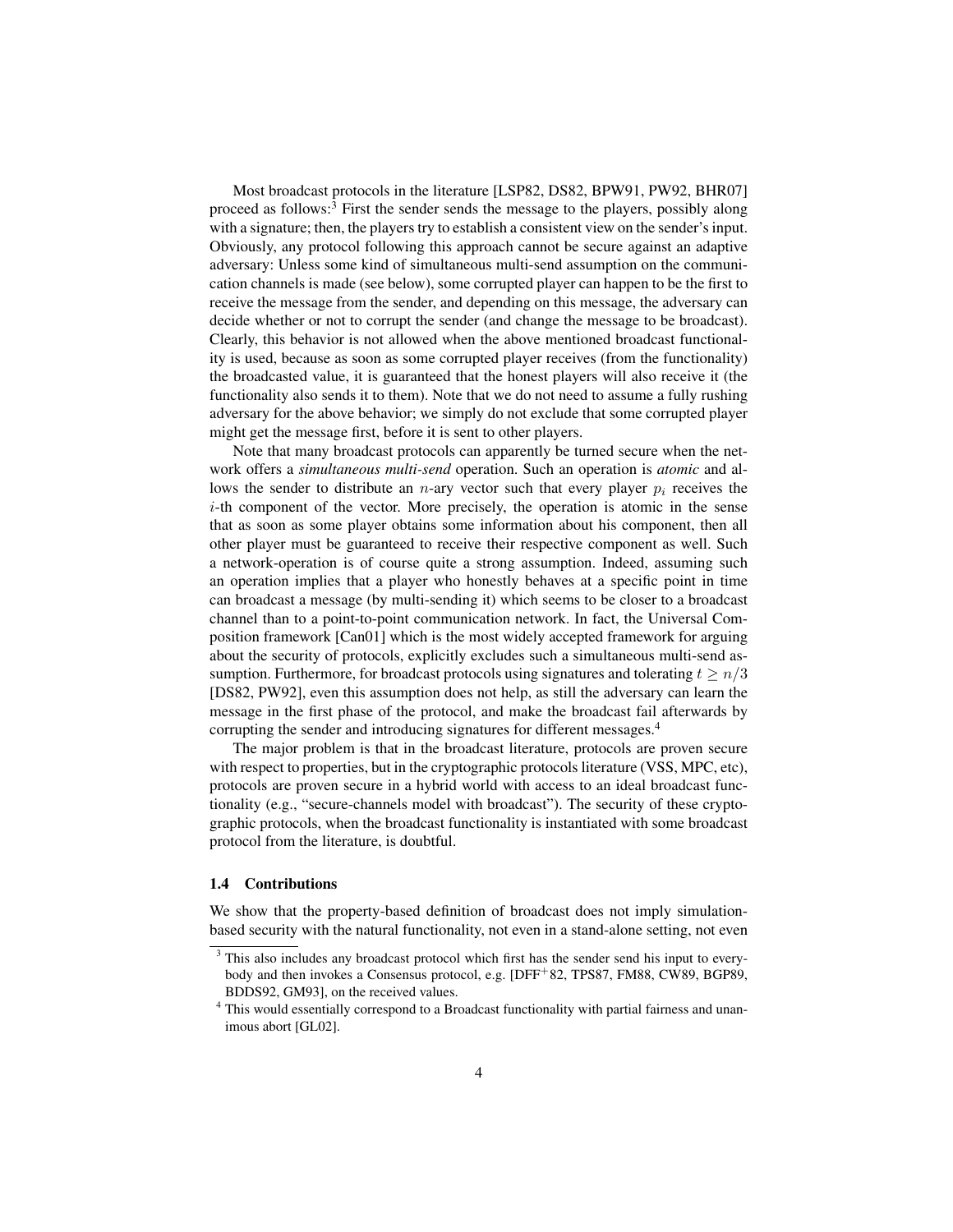in the secure-channels model with perfect security. We also describe a weaker functionality which is realized by the known broadcast protocols, and, under certain conditions, can instantiate a broadcast primitive within a high level protocol. These conditions are, for example, satisfied by the VSS protocol from [BGW88]. Note however, that in many of the known protocols which assume broadcast, e.g.,  $[CDD+99]$ , these conditions are not guaranteed. Hence, if one would be willing to make a compromise and accept the weaker functionality as the ideal functionality for broadcast, then he would need to (re-)prove the security of such protocols with this functionality in mind.

Furthermore, we give broadcast protocols with simulation-based security in the secure-channels model that tolerate  $t < n/3$  (with perfect security, without further assumptions), respectively  $t \leq n/2$  (with statistical resp. cryptographic security, when a secure signature functionality is available). Both bounds are tight. We stress that in the secure channels model, no protocol exists that securely realizes the natural broadcast functionality when  $t > n/2$  (although property-based security is possible for  $t < n$  [DS82, PW92]).

The negative result can easily be illustrated in the following broadcast protocol: First, the sender transmits the message to all players. Then, the players run a perfectly secure consensus protocol on the received values [BGP89]. The resulting broadcast proto total satisfies the consistency and validity property with perfect security when  $t < n/3$ . However, it is not a secure realization of the above natural functionality for broadcast. The main problem is that an adaptive adversary might first learn the message to be broadcasted, and then, depending on the learned message, still can corrupt the sender and make him broadcast a different message. The authors are not aware of any broadcast protocol in the literature that does not suffer from this problem (but see related work below).

The positive result for perfect security with  $t < n/3$  is rather straight-forward: First, the sender secret-shares the message among the players. Then, the sharing is reconstructed. The only issue is how to do a secret-sharing without having a composable broadcast primitive. The second positive result, namely statistical and computational security for  $t \le n/2$ , it more involved, a verifiable secret-sharing exists only for  $t \le$  $n/2$  (but not for  $t = n/2$ ).

The tightness of the bound for perfect security ( $t < n/3$ ) follows directly from the impossibility of property-based broadcast. The tightness of  $t \leq n/2$  is proven indirectly: we show that in any "broadcast protocol" for  $2t = n + 1$ , there exists a round in which the adversary (not corrupting the sender) obtains noticeable (i.e., not negligible) information about the message, but still can corrupt the sender and change the message.

#### 1.5 Comparison with Previous Work

The idea to use VSS to get more out of a broadcast protocol was used in the context of simultaneous broadcast [CGMA85, CR87, Gen95, Gen00, HM05]. However, the goal of these works is to satisfy an additional property, namely to allow different parties to broadcast values in parallel while guaranteeing mutual independence of the broadcast values. This does not imply simulation-based composable security. Recently, Hevia [Hev06] proposed a simultaneous broadcast protocol which he proved to be universally composable. However, as all previous protocols in this line of research, also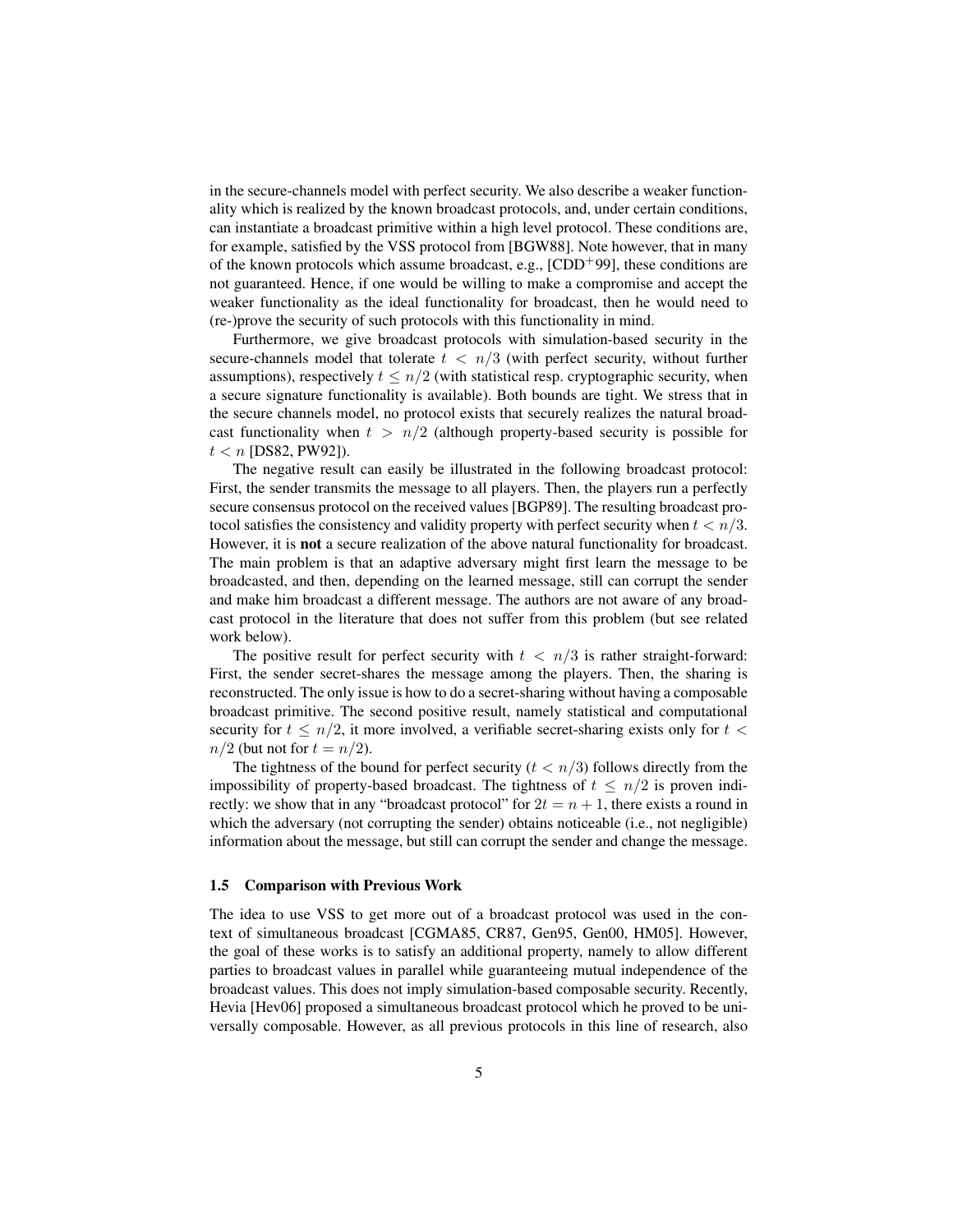this protocol uses "normal" broadcast as sub-protocol, and the security analysis relies on the hope that this securely composes, which, as we show here, in general is not the case. In fact, the protocol in [Hev06] employs the verifiable secret-sharing scheme from  $[CDD+99]$ , which in turn employs some broadcast primitive which (hopefully) securely composes in the secure-channels model for  $t < n/2$ . To our knowledge, our work is the first to present such a composable broadcast protocol.

In [LLR02] a broadcast protocol for  $t < n$  was described, which is concurrently composable when unique session IDs are available. This result does not contradict ours, as it implicitly assumes that the players can simultaneously multi-send messages (c.f. [LLR02, Sect. 2.1]). In fact, this protocol is a "transformation from almost any Broadcast protocol to a protocol that concurrently composes". Because all known broadcast protocols have the above mentioned problem, also this construction has it when run in a model without simultaneous multi-send.

## 2 The Model

We consider the well-known secure channels model introduced in [BGW88, CCD88], where the players in  $P = \{p_1, \ldots, p_n\}$  are connected by a complete network of bilateral secure channels. In such a network the only way that the adversary can get information on a sent message is by corrupting the sender or the receiver.

#### 2.1 Synchronous Communication (no multi-send)

The communication is synchronous, i.e., all players have synchronized clocks and there is a known upper bound on the delivery time of any sent message. In such a synchronous model, the protocols proceed in rounds, where in each round every player can send a message to every other player.

There are several variations of the synchronous channels model suggested in the literature. In some works [Nie03, LLR02] it is implicitly assume that honest players can simultaneously multi-send messages, i.e, simultaneously send messages to several recipients. Such a multi-send operation is atomic and guarantees that for a sender who is honest upon sending, if one of the messages is delivered to its recipient then all the messages will be delivered (unchanged) to the corresponding recipients. As we already pointed out, such a simultaneous multi-send operation is a quite strong assumption on the communication network.

In this work we only assume bilateral communication and, in particular, *we do not assume simultaneous multi-send*: a player who is instructed to send a message to more than one players can do so one player at a time. This is consistent with the formulation of [Can01] where it is required that the processes are activated in turns, where at any point only a single process can be active, and it can send a message to one other process which becomes now the active process, and so on.

#### 2.2 The Adversary

We consider a threshold adversary who can actively corrupt up to  $t$  players (we refer to this adversary as  $t$ -*adversary*). When some player  $p_i$  is corrupted then the adversary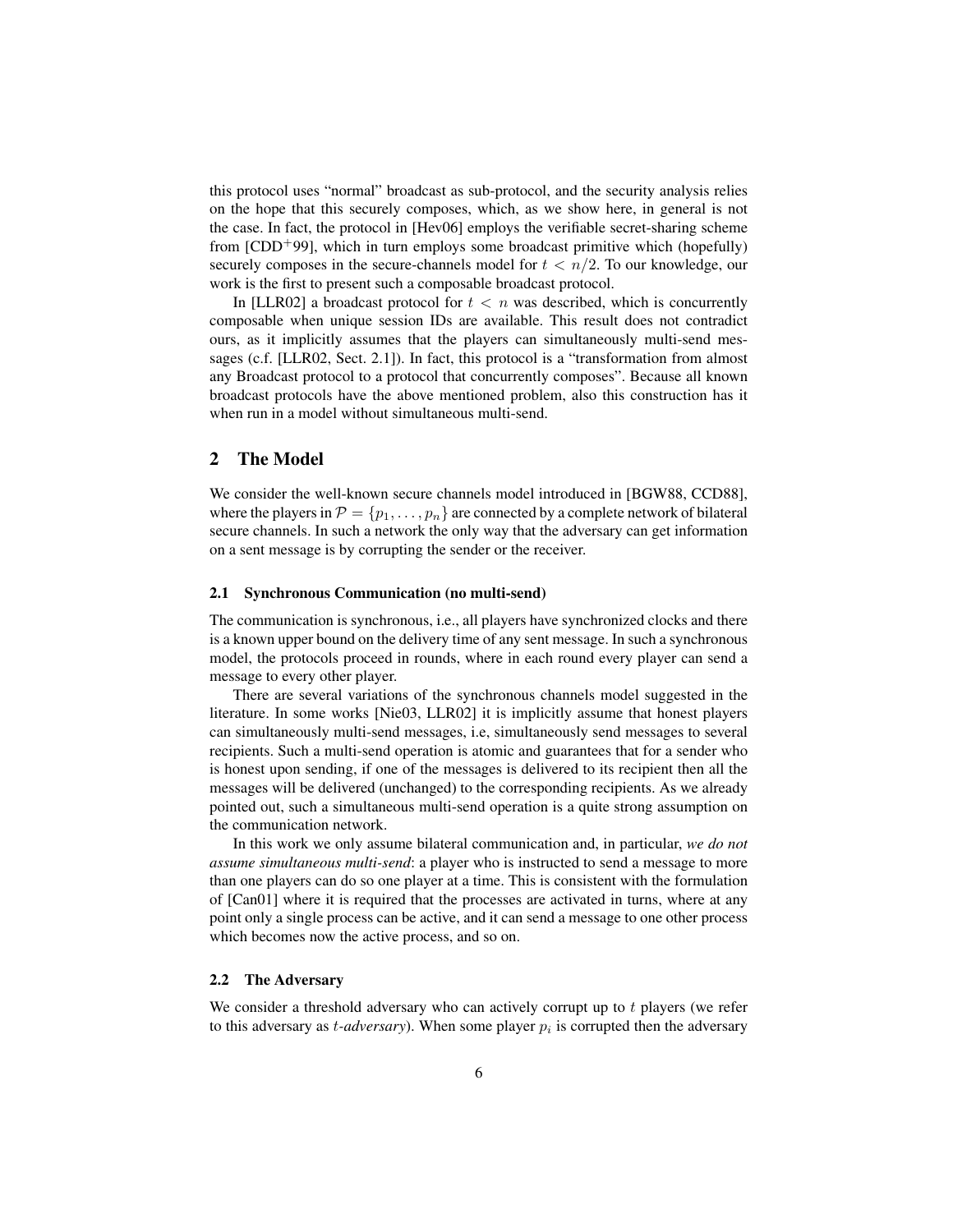has full control on  $p_i$ . A player who is not corrupted is called *uncorrupted* or *honest*. Analogously, the corrupted players are also called *dishonest*.

There are several adversarial models in the literature which restrict the power of the adversary. For example a *static* adversary is one who chooses the players to corrupt at the beginning of the protocol.

In this work we do not put any such restrictions on the adversary's corruption power. In particular, the assumed adversary is *adaptive*, i.e., in contrast to a static adversary, she can corrupt additional players in the flow of the protocol depending on messages seen so far, with the only restriction that the total number of players she corrupts has to be at most t. Because no simultaneous multi-send is assumed, it might happen that some corrupted player receives his message from an honest player  $p$  in some round, before  $p$ has finished sending all his messages for this round.<sup>5</sup> If this happens, the adversary can corrupt  $p$  after learning the message which was sent to the corrupted player, and force him change the remaining messages which he intended to send in that round.

## 2.3 Security Definition

Following the [Can00, Can01] methodology security of protocols is argued via the ideal-world/real-world paradigm. In the real-world the players execute the protocol. The ideal-world is a specification of the task which we want the protocol to implement. More concretely, in the ideal-world the players can invoke a fully trusted party, called the *functionality*, denoted as  $\mathcal{F}$ , in the following way: the player sends their input(s) to  $\mathcal{F}; \mathcal{F}$  runs its program on the received inputs (while running the program,  $\mathcal{F}$  might receive additional inputs from the players or the adversary or send values to the adversary), and returns to the players their specified outputs. The specification of  $\mathcal F$  is such that this ideal-evaluation captures, as good as possible, the goals of the designed protocol.

Intuitively, a protocol securely realizes a functionality  $F$ , when the adversary cannot achieve more in the protocol than what she could achieve in an ideal-evaluation of  $\mathcal{F}$ . To formalize this statement, we assume an environment  $Z$  which decides the inputs of all players, and also sees their outputs.  $Z$  also sees the full view of the adversary  $A$  who is attacking the protocol. We denote the view of  $\mathcal Z$  for an invocation of protocol  $\pi$  with adversary A as  $\text{EXEC}_{\pi,\mathcal{A},\mathcal{Z}}$ . A protocol  $\pi$  *t-securely realizes functionality* F when for any t-adversary A attacking protocol  $\pi$ , there exists an ideal-world adversary S (also called the *simulator*) such that no environment  $Z$  cannot tell whether it is interacting with A and the players running  $\pi$  or with S and the players running the ideal-world protocol (we denote the view of  $\mathcal Z$  in an ideal-evaluation of  $\mathcal F$  as  $\text{EXEC}_{\mathcal F, \mathcal S, \mathcal Z}$ ).

The three typical security notions are: *perfect security* (A is computationally unbounded, and the random variables  $\text{EXEC}_{\pi,\mathcal{A},\mathcal{Z}}$  and  $\text{EXEC}_{\mathcal{F},\mathcal{S},\mathcal{Z}}$  are identically distributed), *statistical security* ( $A$  is computationally unbounded, and  $EXEC_{\pi,A,Z}$  and  $EXEC_{\mathcal{F},S,Z}$  are statistically close), and *computational security* (A is efficient, and  $\text{EXEC}_{\pi,\mathcal{A},\mathcal{Z}}$  and  $\text{EXEC}_{\mathcal{F},\mathcal{S},\mathcal{Z}}$  are computationally indistinguishable)

<sup>&</sup>lt;sup>5</sup> Note that if one would assume a rushing adversary then this would be the case "by definition".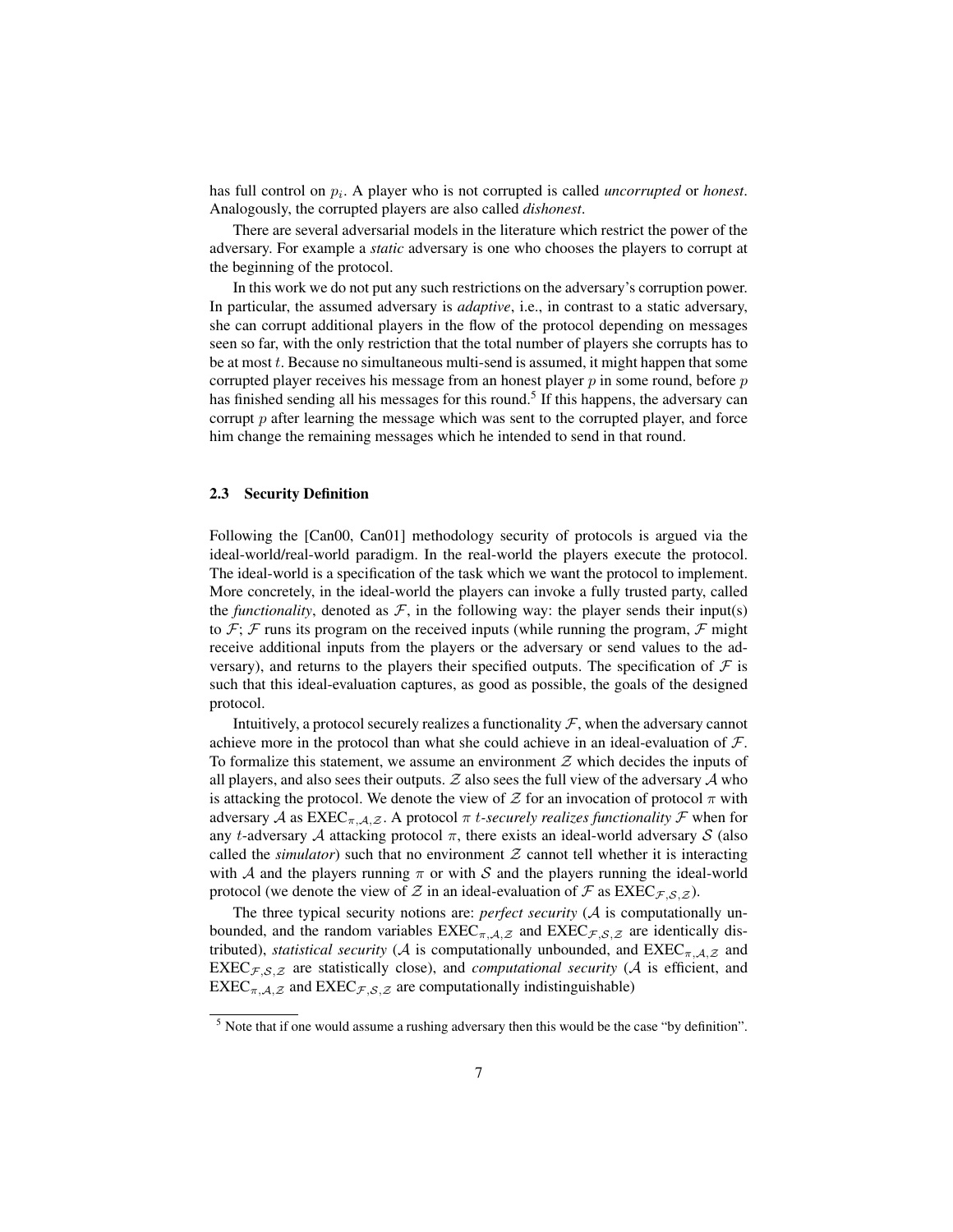**The**  $\mathcal{F}$ **-hybrid model** The power of the simulation-based definition is that it allows to argue about security of protocols in a composable way. In particular, let  $\pi_1$  be a protocol which securely realizes a functionality  $\mathcal{F}_1$ . If we can prove that  $\pi_2$  securely realizes a functionality  $\mathcal{F}_2$  using *ideal-calls* to  $\mathcal{F}_1$ , then it follows automatically that the protocol which results by replacing, in  $\pi_2$ , the calls to  $\mathcal{F}_1$  by invocations of  $\pi_1$  also securely realizes  $\mathcal{F}_2$ . Therefore we only need to prove the security of  $\pi_2$  in the so-called  $\mathcal{F}_1$ *hybrid* model, where the players run  $\pi_2$  and are allowed to make ideal-calls to  $\mathcal{F}_1$ . For more details on composability of protocols and a formal handling of both sequential and parallel composition (and also of universal composability), the reader is referred to [Can00, Can01].

## 3 Perfect Security (no setup)

In this section we consider the case of perfect security, i.e., information theoretic (i.t.) with no error probability. We show that perfectly secure broadcast tolerating a t-adversary is possible if and only if  $t < n/3$ . Although this bound already appears in the literature, to the best of our knowledge, none of the suggested synchronous broadcast protocols for perfect security satisfies the simulation-based definition when securechannels and an adaptive adversary are considered. Also, in addition to handling the perfect security case, this section serves as a good way to introduce some of our ideas.

The ideal functionality for broadcast  $\mathcal{F}_{BC}$  when synchronous secure channels are assumed is quite intuitive; nevertheless, to keep our analysis complete, in the following we give a description. For simplicity we describe the functionality in terms of an idealworld protocol. A UC-type version of this functionality can be found in the full version of this paper.

Functionality  $\mathcal{F}_{BC}$ 

1.  $p_s$  sends his input  $x_s$  to the functionality  $\mathcal{F}_{BC}$ . 2.  $\mathcal{F}_{\text{BC}}$  sends  $x_s$  to every  $p \in \mathcal{P}$ .

above paradigm.

To show that the above functionality is not realized by known protocols, we observe that known broadcast protocols have the following pattern: At the beginning of the protocol the sender  $p_s$  sends his input  $x_s$  to the players in  $\mathcal{P} \setminus \{p_s\}$ ; in a second phase the players try to establish a consistent view on the sender's input. Clearly all protocols which start by the sender sending his input to everybody and then invoke a consensus protocol on the received value, e.g., [CW89, BGP89, BDDS92], are of the above type. However, even the protocols where the second phase is not a self-contained consensus protocol, e.g., the broadcast protocols from [DS82, PW92], also follow the

The fact that any protocol following the above paradigm is insecure against an adaptive adversary can be seen as follows: In any such protocol, there is a good probability that a corrupted player is the first to receive the input  $x_s$  from  $p_s$  and the adversary can, depending on the received value, decide whether or not to corrupt the sender  $p_s$  (and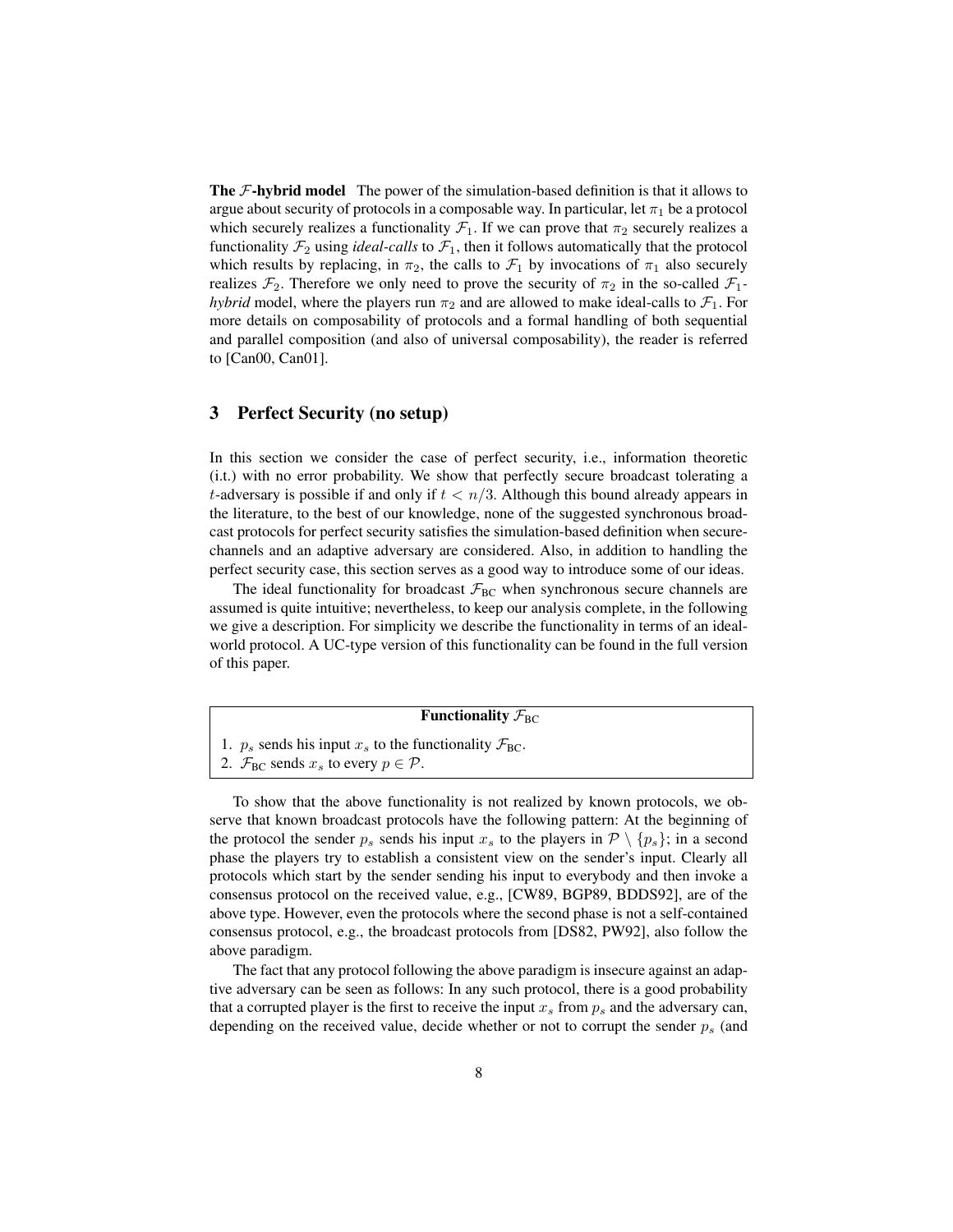possibly change the broadcasted value).<sup>6</sup> However, this behavior cannot be simulated, as by the time the simulator learns  $x<sub>s</sub>$  from the functionality it is already too late to change it (the functionality also sends it to all honest players).

A direct way to deal with the above problem is to make sure that before any player (or the adversary) learns any information on  $x_s$ , the value  $x_s$  is secret-shared in a robustly reconstructible way. More concretely, when a secure Verifiable Secret Sharing (VSS) scheme is given, then one can easily construct a secure broadcast protocol (i.e., a protocol realizing  $\mathcal{F}_{BC}$ ) by having  $p_s$  share his input  $x_s$ , and, subsequently, having the players publicly reconstruct the sharing.

It might look that we are done, as one could use the perfectly secure VSS from [BGW88] to achieve broadcast. But this is not quite true. The reason is that [BGW88] (and all other known VSS schemes with perfect security) use broadcast as a primitive. If we instantiate this primitive by one of the known broadcast protocols then we can no longer argue about the security of the full construction using composition. Nevertheless, we show in the following that replacing all broadcast invocations in the [BGW88] VSS scheme by executions of the [BGP89] broadcast protocol<sup>7</sup> does not cause any loss of security; we denote this VSS scheme by  $VSS_{\text{BGW}}^{(\text{BGP})}$ .

The security of  $VSS_{BGW}^{(BGP)}$  is argued in two steps. In a first step, we show that although the [BGP89] broadcast protocol, denoted in the following as  $BC_{BGP}$ , does not securely realize  $\mathcal{F}_{BC}$ , it does realize a weaker functionality, denoted as  $\mathcal{F}_{UBC}$  (we refer to this functionality as *unfair broadcast*). In a second step, we show that under certain conditions (which are satisfied by the [BGW88] VSS protocol), we can replace  $\mathcal{F}_{BC}$  by  $\mathcal{F}_{\text{UBC}}$  without loosing security.

The functionality  $\mathcal{F}_{\text{UBC}}$  is described in the following. Intuitively, the difference to the functionality  $\mathcal{F}_{BC}$  is that  $\mathcal{F}_{UBC}$  allows the adversary to first receive the sender's  $p_s$ input (even without corrupting  $p<sub>s</sub>$ ) and then, depending on the received value, decide whether or not she wants to corrupt  $p_s$  and possibly modify the broadcasted value.

# **Functionality**  $\mathcal{F}_{\text{IIBC}}$

- 1.  $p_s$  sends his input  $x_s$  to the functionality  $\mathcal{F}_{\text{UBC}}$ .
- 2.  $\mathcal{F}_{UBC}$  sends  $x_s$  to the adversary.
- 3. If  $p_s$  is corrupted then the adversary sends a value to  $\mathcal{F}_{UBC}$ ;  $\mathcal{F}_{UBC}$  denotes the received value by  $x'_s$  (if  $p_s$  is not corrupted then  $\mathcal{F}_{UBC}$  sets  $x'_s := x_s$ ).
- 4.  $\mathcal{F}_{UBC}$  sends  $x'_{s}$  to every  $p \in \mathcal{P}$

**Lemma 1.** Protocol BC<sub>BGP</sub> perfectly *t*-securely realizes the functionality  $\mathcal{F}_{UBC}$  for  $t <$ n/3*.*

*Proof.* (sketch) As shown in [BGP89], the protocol  $BC_{\text{BGP}}$  satisfies the property-based definition of broadcast (i.e., it satisfies validity, consistency, and termination). We show

 $6$  In fact, if one assumes a rushing adversary then she can, by definition, always perform such an attack, as she first learns the messages sent to corrupted recipients.

 $<sup>7</sup>$  In fact [BGP89] describes a consensus protocol. A protocol for broadcast can be constructed</sup> by having the sender send his value to everybody and then invoke consensus on the received values.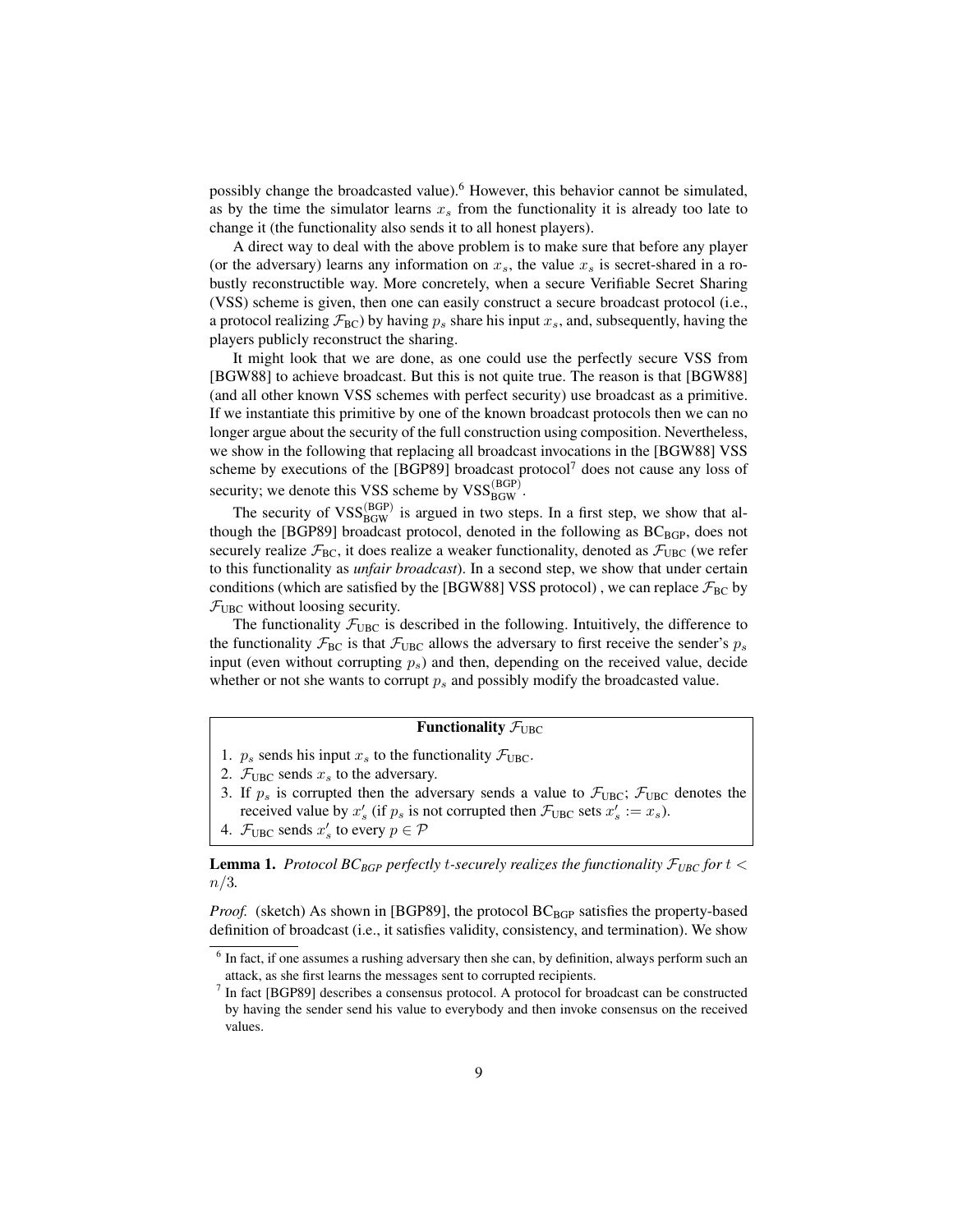that it perfectly securely realizes  $\mathcal{F}_{UBC}$ . Let A be an adversary attacking BC<sub>BGP</sub>; a corresponding simulator S can be built as follows: First S waits for the input  $x_s$  from  $\mathcal{F}_{UBC}$ . Note that, because BC<sub>BGP</sub> is fully deterministic and the players in  $\mathcal{P} \setminus \{p_s\}$  have no input, knowing  $x_s$  allows  $S$  to perfectly simulate all the messages sent by honest players.<sup>8</sup> S invokes A and does the following:

- 1. S simulates all the players in the computation.
- 2. Whenever A requests to corrupt some  $p_i \in \mathcal{P}, \mathcal{S}$  corrupts  $p_i$  and sends (the simulated) internal state of  $p_i$  to A. From that point on, S has (the simulated)  $p_i$  follow A's instruction.
- 3. Whenever A sends a message to the environment  $\mathcal{Z}, \mathcal{S}$  forwards this message to  $\mathcal{Z}$ .
- 4. At the end of the simulation, if some (simulated) uncorrupted player  $p_i$  outputs  $x_i = x_s$ , then in the ideal evaluation  $p_s$  sends  $x_s$  to  $\mathcal{F}_{UBC}$  (even when he is corrupted). Otherwise, i.e., if  $x_i \neq x_s$ , S instructs  $p_s$  to send  $x_i$  to the functionality  $\mathcal{F}_{\text{UBC}}$  in Step 3 (the correctness property of BC<sub>BGP</sub> implies  $x_i \neq x_s$  only when  $p_s$ is actively corrupted.).

It is easy to verify that  $\text{EXEC}_{\mathcal{F}_{\text{UBC}},\mathcal{S},\mathcal{Z}} \equiv \text{EXEC}_{\pi,\mathcal{A},\mathcal{Z}}$ , i.e., the protocol perfectly securely realizes  $\mathcal{F}_{\text{UBC}}$ .

*Remark 1.* One can verify that most broadcast protocols in the literature, including those that assume a setup and tolerate  $t < n$  corrupted players, securely realize the ideal functionality  $\mathcal{F}_{\text{UBC}}$ . The proof is along the lines of the above proof. One might even be willing to make a compromise and accept this functionality as a tight description of what one would expect from broadcast. However, we point out that this functionality allows the counter-intuitive behavior explained in the introduction. Furthermore, the security of protocols which assume broadcast should be (re-)analyzed with this functionality in mind.

For the second step, we show that if a protocol  $\Pi$  (which assumes broadcast) satisfies an appropriate pre-condition, then it is safe to instantiate broadcast in  $\Pi$  by calls to  $\mathcal{F}_{\text{UBC}}$ . The pre-condition is the following: For any value v which is supposed to be broadcasted, the adversary *"knows* v *in advance"*, i.e., there exists a *deterministic* strategy for this adversary to compute v based on the contents of her view *before* the call to the broadcast primitive. We formalize this in the following lemma. Note that the lemma holds for any security level and is not restricted to perfect security.<sup>9</sup>

**Lemma 2.** Let  $\Pi$  be an  $\mathcal{F}_{BC}$ -hybrid protocol which securely realizes a given function*ality* F, and let  $\Pi'$  denote the protocol which results by replacing in  $\Pi$  all the calls *to* F*BC with calls to* F*UBC. If* Π *uses calls to* F*BC only to broadcast values which the*  $adversary$  knows in advance, then  $\Pi'$  securely realizes  ${\cal F}.$ 

 $8$  In fact, for any adversary A, S can generate exactly the same messages as the uncorrupted players would if the protocol would be run with this adversary.

<sup>&</sup>lt;sup>9</sup> However, for the case of computational security we will have to require that the strategy of the adversary to compute the value which is to be broadcasted is efficient.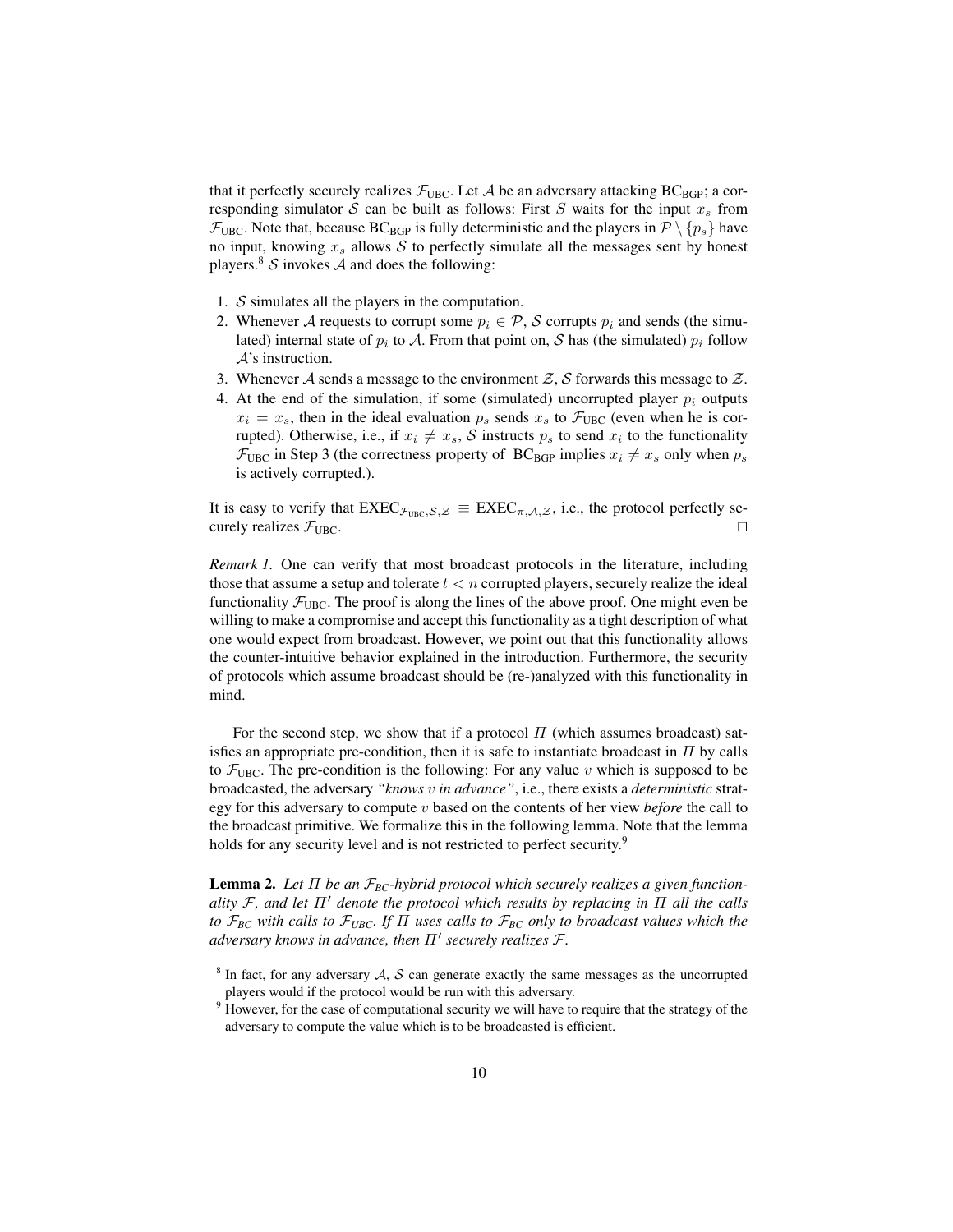*Proof.* (sketch) Let  $A'$  be an adversary attacking  $\Pi'$  in the  $\mathcal{F}_{UBC}$ -hybrid model. We show how to construct an adversary A attacking  $\Pi$  in the  $\mathcal{F}_{BC}$ -hybrid model such that Exec  $z, A', \Pi' \equiv \text{Exec}_{z, A, \Pi}$ . This is sufficient as then we can use the simulator for A (which is guaranteed to exist by the security of  $\Pi$ ) as a simulator for  $\mathcal{A}'$ . A behaves exactly as  $A'$  except in the invocations of  $\mathcal{F}_{UBC}$ : when  $\mathcal{F}_{UBC}$  is to be called, in order to simulate the first message of  $\mathcal{F}_{\text{UBC}}$  towards  $\mathcal{A}'$  (corresponding to the broadcasted value) A computes the value to be broadcasted (using the deterministic strategy on his view which is guaranteed to exist by the fact that she knows the broadcasted value in advance)<sup>10</sup> and sends this value to  $A'$ .  $A'$  is now allowed to corrupt the sender and (possibly) change the value he is supposed to broadcast. A acts accordingly and then invokes  $\mathcal{F}_{BC}$ . It is straightforward to verify that  $\text{Exec}_{\mathcal{Z},\mathcal{A}',\Pi'} \equiv \text{Exec}_{\mathcal{Z},\mathcal{A},\Pi}$ .

We point out that the [BGW88] VSS protocol satisfies the pre-condition of Lemma 2. Indeed, the protocol uses broadcast only for the complaints and the accusations issued by players and for the dealer to reply to them. By careful inspection of the protocol one can verify that all these broadcasted values can be computed from the view of the adversary before they are broadcasted. Because this VSS is secure for  $t < n/3$ , combining Lemmas 1 and 2 we get the following corollary.

**Corollary 1.** Protocol VSS $_{BGW}^{(BGP)}$  perfectly t-securely realizes the functionality  $\mathcal{F}_{BC}$  for  $t < n/3$ .

*Remark 2.* Although replacing  $\mathcal{F}_{BC}$  by  $\mathcal{F}_{UBC}$  did not affect the security of [BGW88] VSS, this is not necessarily true for other protocols using broadcast. For example, the VSS in  $[CDD+99]$  does not satisfy the pre-condition of Lemma 2. In fact, in  $[CDD+99]$ uniformly random values are broadcasted. As demonstrated in the examples given in the introduction, broadcasting random values by a protocol which only securely realizes  $\mathcal{F}_{\text{UBC}}$  can have unexpected results. In fact, it is unclear whether or not [CDD<sup>+</sup>99] is secure if we instantiate the assumed broadcast-channel by calls to  $\mathcal{F}_{\text{UBC}}$ .

To complete this section we show that  $t < n/3$  is tight for perfectly secure broadcast. We use the following impossibility result from [LSP82, KY84, FLM86] (for a nice proof see also [Fit03]).

**Lemma 3** ([LSP82, KY84, FLM86, Fit03]). *For*  $t \geq n/3$  *there exists no protocol which simultaneously satisfies correctness, consistency, and termination, even in the presence of a non-adaptive adversary.*

The impossibility proof for the functionality  $\mathcal{F}_{BC}$  follows directly from the above lemma and the fact that any protocol securely realizing  $\mathcal{F}_{BC}$  satisfies the given three properties.

**Corollary 2.** *For*  $t \geq n/3$  *there exists no protocol which perfectly t-securely realizes the functionality*  $\mathcal{F}_{BC}$ *.* 

We point out that Lemma 3, hence also the impossibility for  $\mathcal{F}_{BC}$ , holds even for the cases of computational and statistical security *when no setup is available*. This implies the following:

<sup>&</sup>lt;sup>10</sup> Wlog we can assume that  $A'$  forwards his entire view to  $A$  [Can00, Can01].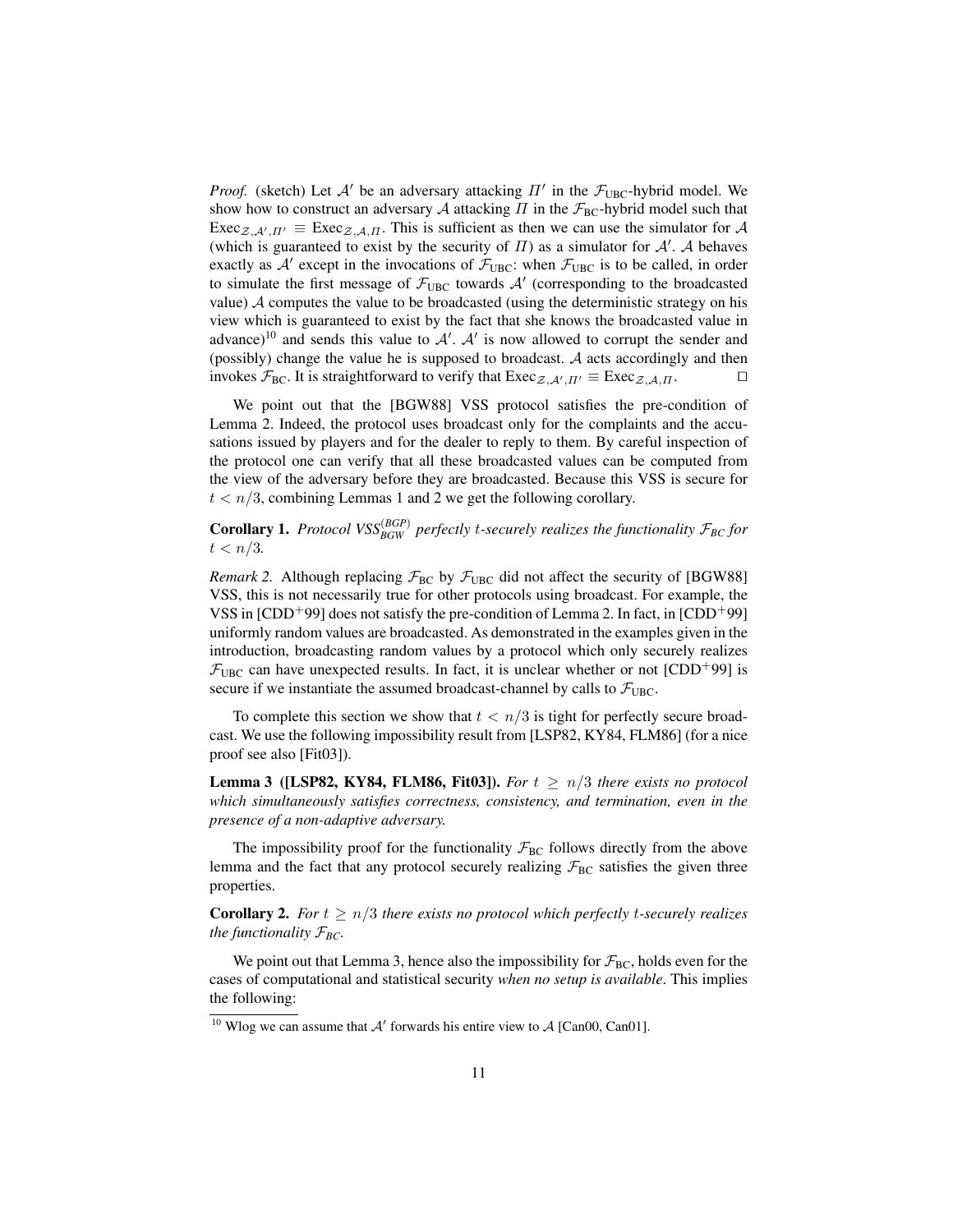**Corollary 3.** When  $t \geq n/3$  and no setup is available then there exists no protocol *which computationally* t*-securely realizes the functionality* F*BC. The statement holds also for statistical security.*

## 4 Statistical and Computational Security (with a trusted setup)

In this section we consider the cases of statistical security, i.e., information theoretic with negligible error-probability, and computational security. For these security notions, it is widely believed that when a setup allowing digital signatures is assumed, then broadcast is possible for an arbitrary number of cheaters (i.e.,  $t < n$ ), e.g., by using the Dolev-Strong broadcast protocol [DS82] for computational security or using [PW92] for statistical security. We show that this folklore belief is wrong when an adaptive adversary is considered. We already argued in the previous section that the Dolev-Strong broadcast protocol, denoted in the following as  $\Pi_{\text{DS}}$ , is not adaptively secure. In this section we show that the condition  $t \leq n/2$  is necessary and sufficient for broadcast both for computational and statistical security.

We start by proving the sufficiency of the condition  $t \leq n/2$ ; this is done by providing a protocol which securely realizes  $\mathcal{F}_{BC}$ . We handle the two security notions, i.e., computational and statistical, in parallel. In our protocol, the players will need to digitally sign messages they send. This is modeled by assuming that the protocol has access to an ideal functionality for digital signatures  $\mathcal{F}_{\text{SIG}}$  (for definition and properties of such a functionality see [Can03]).

Analogously to the case of perfect security, our approach proceeds in two steps, namely we first show that there exists a secure realization of  $\mathcal{F}_{\text{UBC}}$  for  $t \leq n/2$ , and then use Lemma 2 to derive a protocol for  $\mathcal{F}_{BC}$  from an  $\mathcal{F}_{UBC}$ -hybrid protocol. However, this last step is more involved than simply using a statistically secure VSS protocol satisfying the preconditions of Lemma 2. Indeed, on the one hand, all known protocols for statistical VSS are only secure for  $t < n/2$  which is stronger than  $t \leq n/2$ . On the other hand, these protocols do not satisfy the pre-condition of Lemma 2. Before describing how to overcome these difficulties we state the following lemma which will allow us to use  $\Pi_{DS}$  as a secure realization of  $\mathcal{F}_{UBC}$ . The proof is along the lines of the proof of Lemma 1; the only difference is that the simulator needs also to simulate the digital signatures of honest players in a run of the protocol, which is guaranteed to be possible by the definition of  $\mathcal{F}_{\text{SIG}}$ .<sup>11</sup>

**Lemma 4.** Protocol  $\Pi_{DS}$  perfectly t-securely realizes  $\mathcal{F}_{UBC}$  for  $t < n$  in the  $\mathcal{F}_{SIG}$ *hybrid model, where the signatures are replaced by calls to an ideal signature functionality* F*SIG.*

To implement the second step, namely construct the  $\mathcal{F}_{\text{UBC}}$ -hybrid protocol realizing  $\mathcal{F}_{BC}$ , we use as starting point the VSS from [CDD<sup>+99</sup>]. In [CDD<sup>+99</sup>] IC-signatures are used to ensure that some  $p_i$  who receives a value v from some  $p_i$  can, at a later point, publicly prove that  $p_i$  indeed send him v. Because IC-signatures are secure only when

<sup>&</sup>lt;sup>11</sup> The idea of using [DS82] with i.t. secure signatures to get an i.t. secure broadcast protocol appears also in [PW92, Fit03].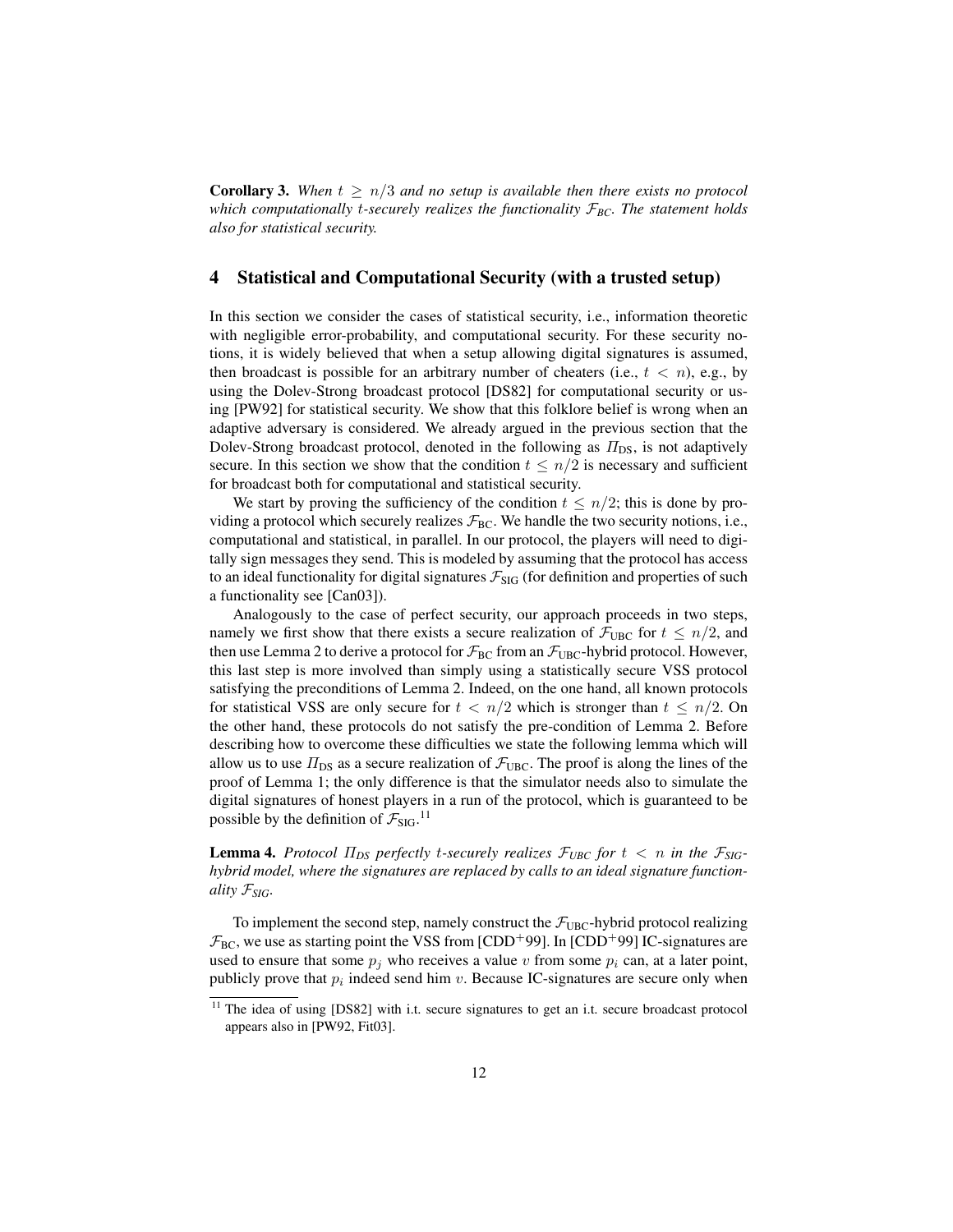$t < n/2$ , in this work we use digital signatures for the same purpose. The signatures are generated and verified by calls to the assumed digital signatures functionality  $\mathcal{F}_{\text{SIG}}$ . We point out that the signed message should include enough information to uniquely identify for which message in the flow of the protocol the signature was issued (e.g., a unique message ID associated with every message sent in the protocol). Depending on whether the calls to  $\mathcal{F}_{\text{SIG}}$  are instantiated by a computationally or an i.t. secure signature-scheme, our broadcast protocol will achieve computational or i.t. security, respectively.

In the following, we first describe our sharing, which is along the lines of  $[CDD+99]$ , and specify some useful security properties, and then we describe and analyze our broadcast protocol.

Secret Sharing Following the terminology of  $[CDD+99]$ , we say that a vector  $v =$  $(v_1, \ldots, v_m) \in \mathbb{F}^m$  is d-consistent, if there exists a polynomial  $p(\cdot)$  of degree d such that  $p(i) = v_i$  for  $i = 1, \ldots, m$ . A value s is said to be *d*-shared among the players in P when every (honest) player  $p_i \in \mathcal{P}$  holds a degree-d polynomial  $g_i(\cdot)$  and for each  $p_i \in \mathcal{P}$   $p_i$  also holds  $p_j$ 's signature on  $g_i(j)$ , where the following condition holds: there exists a degree-d polynomial  $q(\cdot)$  with  $q(0) = s$  and  $g_i(0) = q(i)$  for all  $p_i$ . The polynomials  $g_1(\cdot), \ldots, g_n(\cdot)$  along with the corresponding signatures constitute a d*-sharing* of s.

We describe the protocols HD-Share (the HD stands for Honest Dealer) and Reconstruct which allow for a dealer  $p_D$  to d-share a value s, and for public reconstruction of a shared value, respectively.

The protocol HD-Share is along the lines of the sharing protocol from  $[CDD^+99]$ . The main difference from a standard sharing protocol is that the correctness of the output-sharing is guaranteed only when the dealer is honest until the end of the protocol. We describe HD-Share (see next page) in the  $\{F_{\text{SIG}}, F_{\text{BC}}\}$ -hybrid model, i.e., HD-Share uses calls to  $\mathcal{F}_{BC}$  for broadcasting and calls to  $\mathcal{F}_{SIG}$  for signature generation and verification. To ensure that the output of HD-Share matches the form of our sharing, i.e., every honest  $p_i$  holds a degree-d polynomial  $g_i(\cdot)$  and signatures from all other players, we do the following: for every message transmission, the receiver  $p_i$  confirms when he receives a well-formed message from  $p_i$  or, otherwise,  $p_j$  complains and  $p_i$  is expected to answer the complaint by broadcasting the message. If some  $p_i$  is publicly caught to misbehave, e.g., by broadcasting a malformed message, then  $p_i$  is disqualified. Because dishonest players cannot be forced to sign the messages they send, we make the following convention: when  $p_i$  is disqualified, then every player takes a default value, denoted as  $\perp$ , to be  $p_i$ 's signature on any message ( $\perp$  will always be accepted as valid signature of disqualified players on any message).

Lemma 5. *Protocol* HD*-*Share *invoked in the* {F*BC*, F*SIG*}*-hybrid model achieves the following: The view of any* d*-adversary attacking the protocol can be perfectly simulated (privacy);*<sup>12</sup> *When the dealer is honest until the end of* HD*-*Share *then the output is a* d*-sharing of* s *(honest-dealer correctness). Furthermore, in all calls to* F*BC, the adversary "knows in advance" the value to be broadcasted.*

 $12$  This ensures that no information about s leaks to a d-adversary.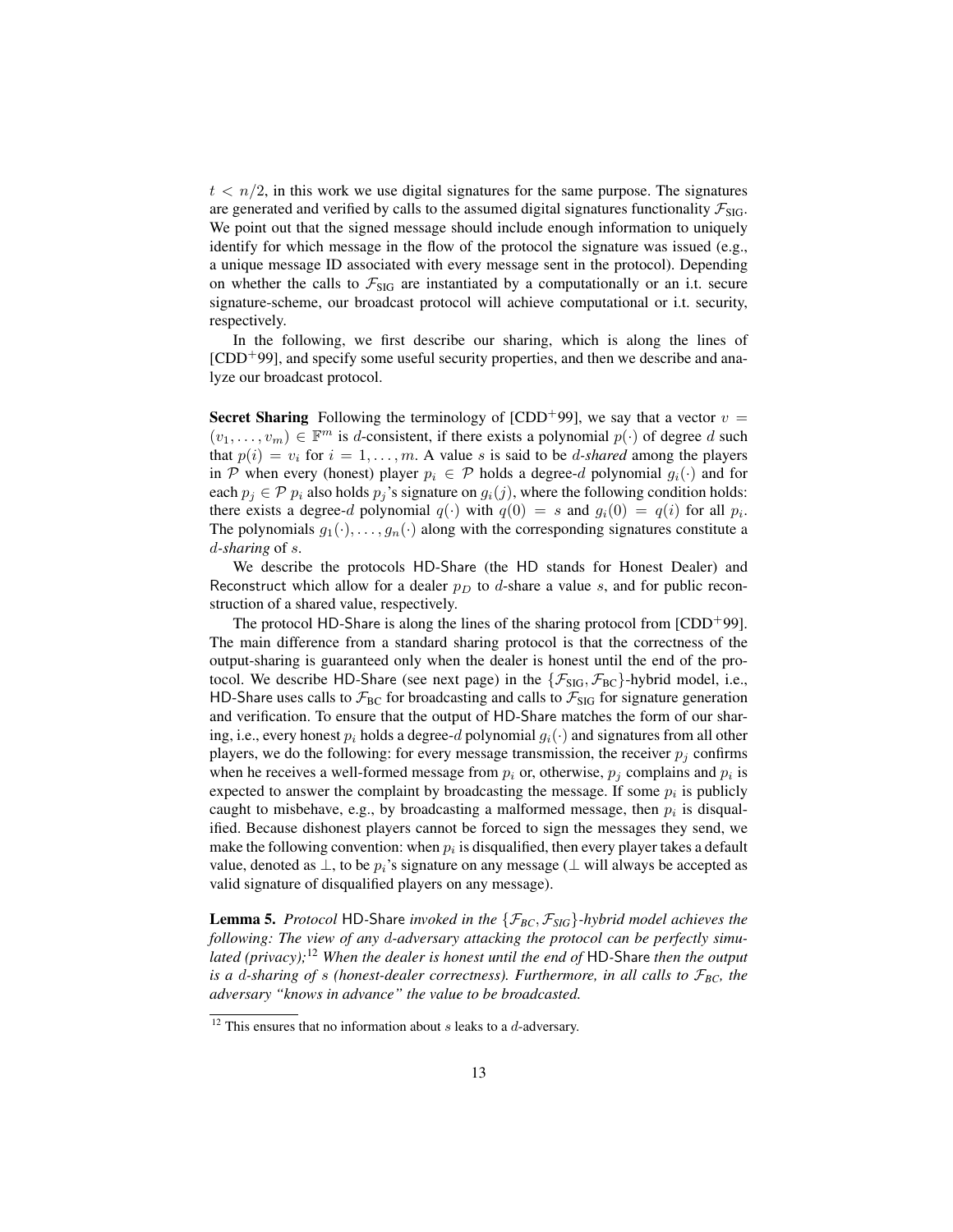## Protocol HD-Share<sub>d</sub>  $(p_D, s)$

- 1. The dealer  $p_D$  chooses a uniformly random bivariate polynomial  $f(\cdot, \cdot)$  of degree d in each variable, such that  $f(0, 0) = s$ . For each  $p_i \in \mathcal{P}$ :
	- (a) For  $j = 1, \ldots, n$  :  $p_D$  sends  $p_i$  the values  $s_{i,j} = f(i,j)$  and  $s_{j,i} =$  $f(j, i)$  along with his signature on them;  $p_i$  denotes the received values as  $s_{i,j}^{(i)}, s_{j,i}^{(i)}, sig_{p_D}(s_{i,j}^{(i)}),$  and  $sig_{p_D}(s_{j,i}^{(i)}).$
	- (b)  $p_i$  broadcasts a complaint if any of the vectors  $(s_{i,1}^{(i)},...,s_{i,n}^{(i)})$  and  $(s_{1,i}^{(i)}, \ldots, s_{n,i}^{(i)})$  is not *d*-consistent or if for some value no valid signature was received.
	- (c)  $p_D$  answers each complaint by broadcasting the values he sent to  $p_i$  in Step 1a. If  $p_D$  broadcasts a message of the wrong form or invalid signatures then  $p_D$ is disqualified; otherwise  $p_i$  adopts the broadcasted messages as the messages he should have received in Step 1a.
- 2. For each  $p_i \in \mathcal{P}$ :
	- (a) For  $j = 1, ..., n$ :  $p_i$  sends  $s_{i,j}^{(i)}$  to  $p_j$  along with his signature  $sig_{p_i}(s_{i,j}^{(i)})$  and the dealer's signature  $sig_{p_D}(s_{i,j}^{(i)})$ .
	- (b) Each  $p_i \in \mathcal{P}$  broadcasts a complaint if he did not receive a message along with valid signatures from  $p_i$  and  $p_D$  in Step 2a.
	- (c)  $p_i$  answers each complaint by broadcasting  $(s_{i,j}^{(i)}, sig_{p_D}(s_{i,j}^{(i)}), sig_{p_i}(s_{i,j}^{(i)}))$ . If  $p_i$  does not broadcast a message or any of the signatures is invalid then  $p_i$ is disqualified, every player replaces all  $p_i$ 's signatures by  $\perp$ , and  $p_j$  adopts  $s_{i,j}^{(j)}$  as the value he should have received in Step 2a; otherwise  $p_j$  adopts the broadcasted messages as the messages he should have received in Step 2a.
- 3. Every  $p_i$  checks if he received a  $s_{i,j}^{(j)}$  from some  $p_j$  in Step 2 which is inconsistent with his own view of  $s_{i,j}$ , i.e.,  $s_{i,j}^{(j)} \neq s_{i,j}^{(i)}$ , and if so, broadcasts  $(s_{i,j}^{(i)}, s_{i,j}^{(j)}, sig_{p_D}(s_{i,j}^{(i)}), sig_{p_D}(s_{i,j}^{(j)}))$ ; every player verifies that  $s_{i,j}^{(j)} \neq s_{i,j}^{(i)}$  and that the signatures are valid and if so  $p_D$  is disqualified.<sup>*a*</sup>

*<sup>a</sup>* Recall that the signature includes information to uniquely identify for which message in the flow of the protocol it was generated, e.g. a unique message ID, and also includes a unique session ID.

*Proof.* (sketch) Clearly the adversary "knows in advance" all the values to be broadcasted, as these are accusations and replies which might only occur if at least one of the disputing players is corrupted. The privacy of HD-Share can be argued along the lines of  $[CDD+99]$ . Nevertheless we sketch how the simulator S simulates the view of the adversary A: The simulation of the signatures is trivial, as the functionality  $\mathcal{F}_{\text{SIG}}$ allows S to choose the actual signature. As long as A does not corrupt  $p_D$ , the simulator proceeds as follows: whenever  $\mathcal A$  requests to corrupt some  $p_i, \mathcal S$  creates a simulated view for  $p_i$  (up to the current simulated round) by choosing all the values in  $p_i$ 's view uniformly at random except those that have already appeared in the view of  $A$  (e.g., if  $p_j$  has been already corrupted then the values  $s_{i,j}^{(i)} = s_{i,j}^{(j)}$  and  $s_{j,i}^{(i)} = s_{j,i}^{(j)}$  have been already given to the adversary). Note that, because the sharing polynomial is of de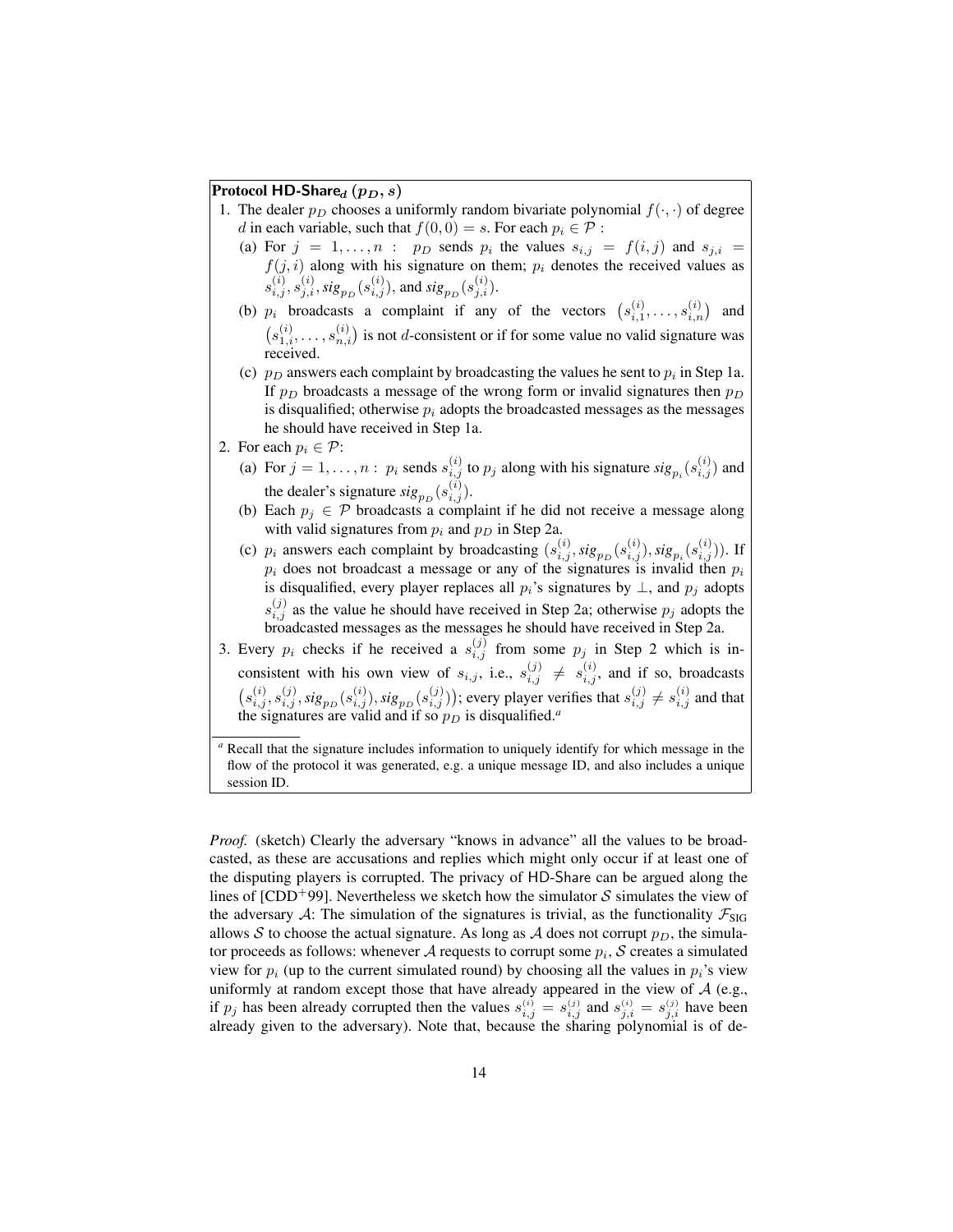gree d, from the point of view of the d-adversary  $A$  the simulated views are distributed as in a real run of the protocol HD-Share. If at some point A requests to corrupt  $p_D$ , then at that point S learns  $p_D$ 's input s and, can simulate the view of all the remaining players while making sure that all simulated values are consistent with some degree- $d$ polynomial  $f'(\cdot, \cdot)$  with  $f'(0, 0) = s$ . Honest-dealer correctness is proved as follows: When the dealer is honest at the end of HD-Share, then only values which lie on the actual polynomial  $f(\cdot, \cdot)$  appear in the output of honest players. Moreover, every honest  $p_i$  holds all the signatures he should hold, as otherwise  $p_i$  would have complained in Step 5 and exposed the inconsistency. Therefore, the output will be a d-sharing of the dealer's value.  $\Box$ 

To reconstruct a sharing the protocol Reconstruct is invoked (see below). The idea is the following: every  $p_i$  broadcasts his share and the corresponding signatures from the players in  $\mathcal{P}$ ; if some signature is invalid or the the announced share is not d-consistent, then  $p_i$  is excluded from the reconstruction, otherwise his share-polynomial is interpolated; The zero-coefficients of the share-polynomials of the players that have not been excluded are used to reconstruct the shared value. Depending on the actual choice of d and the number of corrupted parties, the sharing might not uniquely define a value. In any case the players adopt the value which is output by the interpolation algorithm. The consistency of the output is guaranteed as it is decided on publicly seen values.

# Protocol Reconstruct

- 1. Each  $p_i \in \mathcal{P}$  broadcasts  $(s_{i,1}, \ldots, s_{i,n})$  along with the corresponding signatures  $sig_{p_1}(s_{i,1}), \ldots, sig_{p_n}(s_{i,n})$ ; if any of the broadcasted signatures is invalid or if the broadcasted vector is not *d*-consistent, then  $p_i$  is disqualified. Otherwise a polynomial  $g_i(\cdot)$  is defined by interpolating the components of the vector.
- 2. Let  $P_{\text{wk}} = \{p_{i_1}, \ldots, p_{i_\ell}\}\$  denote the set of non-disqualified players. The values  $g_{i_1}(0), \ldots, g_{i_\ell}(0)$  are used to interpolate a polynomial  $g'(\cdot)$  and every player outputs  $g'(0)$ .

Lemma 6. *Protocol* Reconstruct *invoked to the* {F*BC*, F*SIG*}*-hybrid model outputs (the same*)  $y \in \mathbb{F}$  *towards every player. Furthermore, if*  $d < n - t$  *(where t is the number of corrupted players) and the input is a d-consistent sharing of some s, then*  $y = s$ *.* 

*Proof.* (sketch) As the output is decided based on values which are agreed upon using  $\mathcal{F}_{BC}$ , all players output the same value y. Furthermore, when  $d < n-t$  then there are at least  $t+1$  honest players. When additionally the input is a d-consistent sharing then the values which the honest players have signed uniquely define all the share-polynomials  $g_i(\cdot)$ . Because  $\mathcal{F}_{\text{SIG}}$  never verifies as valid a signature on a value which was not signed by the corresponding player, the adversary cannot announce a polynomial other than  $q_i(\cdot)$  for any  $p_i \in \mathcal{P}$ . Hence, every corrupted  $p_i$  either announces the correct value or is disqualified. However, the honest players always announce the correct values, hence the correct polynomials are interpolated. Because there are at least  $d+1$  honest players there will always be at least  $d+1$  values to interpolate the correct  $g'(\cdot)$  and recover the shared value.  $\Box$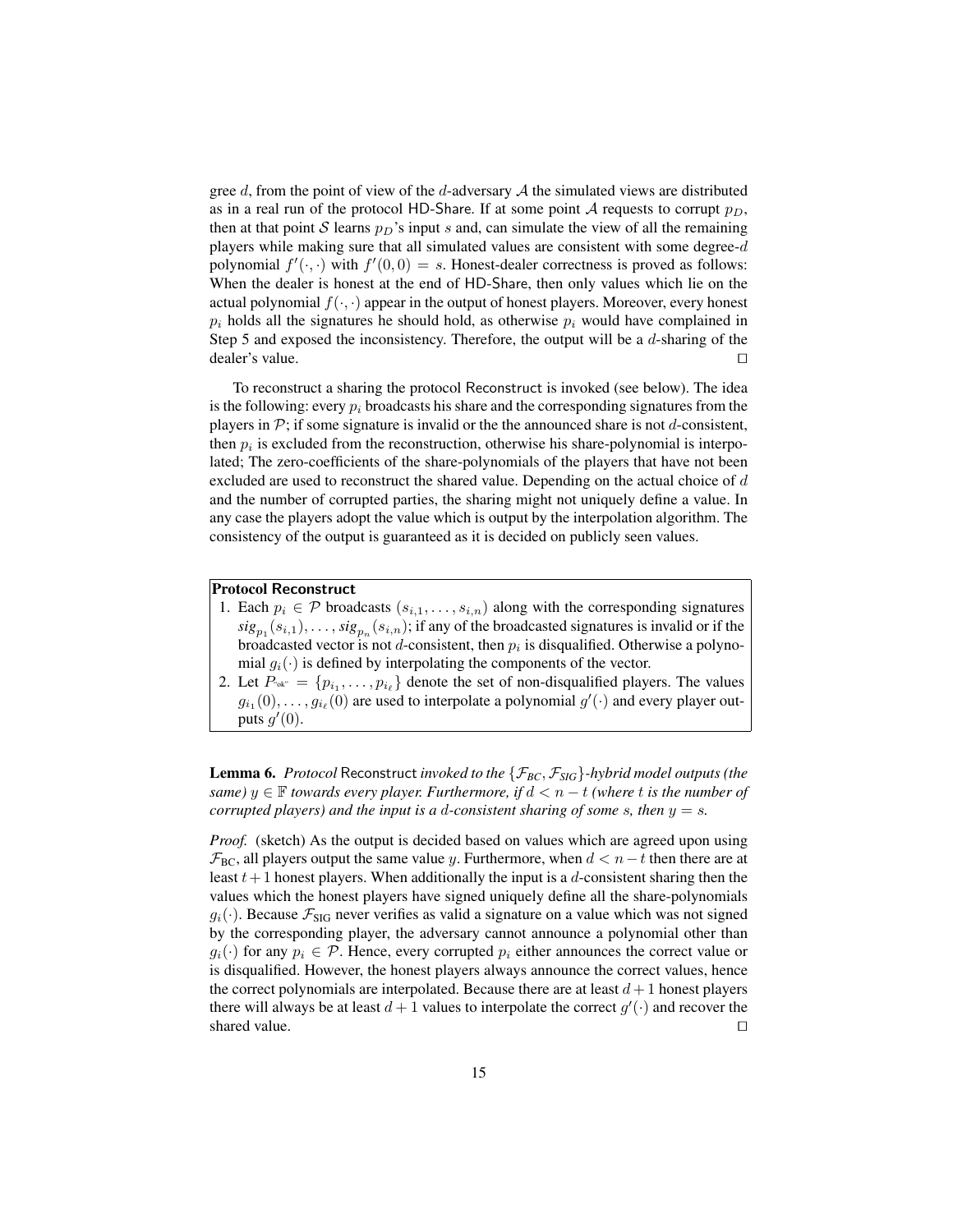We next describe our broadcast protocol for  $t \leq n/2$ . The idea is to have the sender  $p_s$  share his input  $x_s$  by a degree- $(t - 1)$  sharing using HD-Share with  $d = t - 1$ and subsequently invoke Reconstruct on the output of HD-Share. The intuition is the following: When  $p_s$  is honest until the end of HD-Share, then HD-Share outputs a  $(t-1)$ -sharing of  $x_s$  (Lemma 5: honest-dealer correctness); as  $t \leq n/2$  implies  $d =$  $t-1 < n-t$ , Lemma 6 guarantees that Reconstruct will output  $x_s$ . Hence, the only way the adversary can change the output to some  $s' \neq s$  is by corrupting  $p_s$  during (or before) protocol HD-Share. As there are at most  $t$  corrupted players, if the adversary wishes to corrupt  $p_s$  then she can corrupt at most  $t - 1$  of the remaining players; as a  $(t - 1)$ -adversary gets no information on  $x_s$  (Lemma 5: privacy), the decision whether or not to corrupt  $p_s$  has to be taken independently of  $x_s$ , which is a behavior that can be easily simulated.

In the above, we managed to tweak the VSS protocol from  $[CDD<sup>+</sup>99]$  (which is secure if and only if  $t < n/2$ ) so that we can use it for broadcast when  $t \leq n/2$ . However, as already mentioned, both HD-Share and Reconstruct use calls to  $\mathcal{F}_{BC}$  for broadcasting. In order to replace  $\mathcal{F}_{BC}$  by  $\mathcal{F}_{UBC}$ , we need to make sure that the precondition of Lemma 2 is satisfied (i.e., the adversary "knows in advance" all broadcasted values). For protocol HD-Share this is guaranteed by Lemma 5. However, the values which are broadcasted in Reconstruct are not necessarily known to the adversary in advance. We resolve this by a technical trick, namely we introduce a *dummy* step between HD-Share and Reconstruct where every player sends to every other player his output from protocol HD-Share. Observe that such a modification could potentially give an advantage to the adversary. But this might only happen in case the adversary has not corrupted  $p_s$  by the end of HD-Share, as otherwise she knows all the outputs by then. However, even in this bad case, because  $p_s$  is honest until the end of HD-Share, by the time the dummy step is executed the output is already fixed to  $x<sub>s</sub>$ , and the adversary cannot change it even with access to the full transcript. For completeness we include a description of our broadcast protocol and state its achieved security. The proof of the lemma can be found in the appendix.

## Protocol Broadcast  $(p_s, x_s)$

- 1. Invoke HD-Share $t_{-1}(p_s, x_s)$ ; if  $p_s$  is disqualified then every player outputs a default value, e.g., 0 and halts.
- 2. Every  $p_i \in \mathcal{P}$  sends his output from HD-Share to every  $p_i \in \mathcal{P}$ .
- 3. Invoke Reconstruct on the output of HD-Share.

**Lemma 7.** Protocol Broadcast *perfectly t-securely realizes the functionality*  $\mathcal{F}_{BC}$  *in the*  $\{\mathcal{F}_{UBC}, \mathcal{F}_{SIG}\}\text{-hybrid model, for } t \leq n/2.$ 

*Proof.* (sketch) By inspection of the protocol one can verify that the pre-conditions of Lemma 2 are satisfied for every value which is broadcasted, hence using  $\mathcal{F}_{UBC}$  for broadcasting values in protocol Broadcast is as secure as using  $\mathcal{F}_{BC}$ . Therefore, it suffices to argue the security of Broadcast in the  $\{F_{BC}, F_{SIG}\}\$ -hybrid model. We sketch the simulator S for a given adversary A. During the execution of HD-Share, the simulator behaves as the simulator in the proof of Lemma 5. In the subsequent steps, if  $A$ has already corrupted  $p_s$  before the end of the simulated run of HD-Share, then at that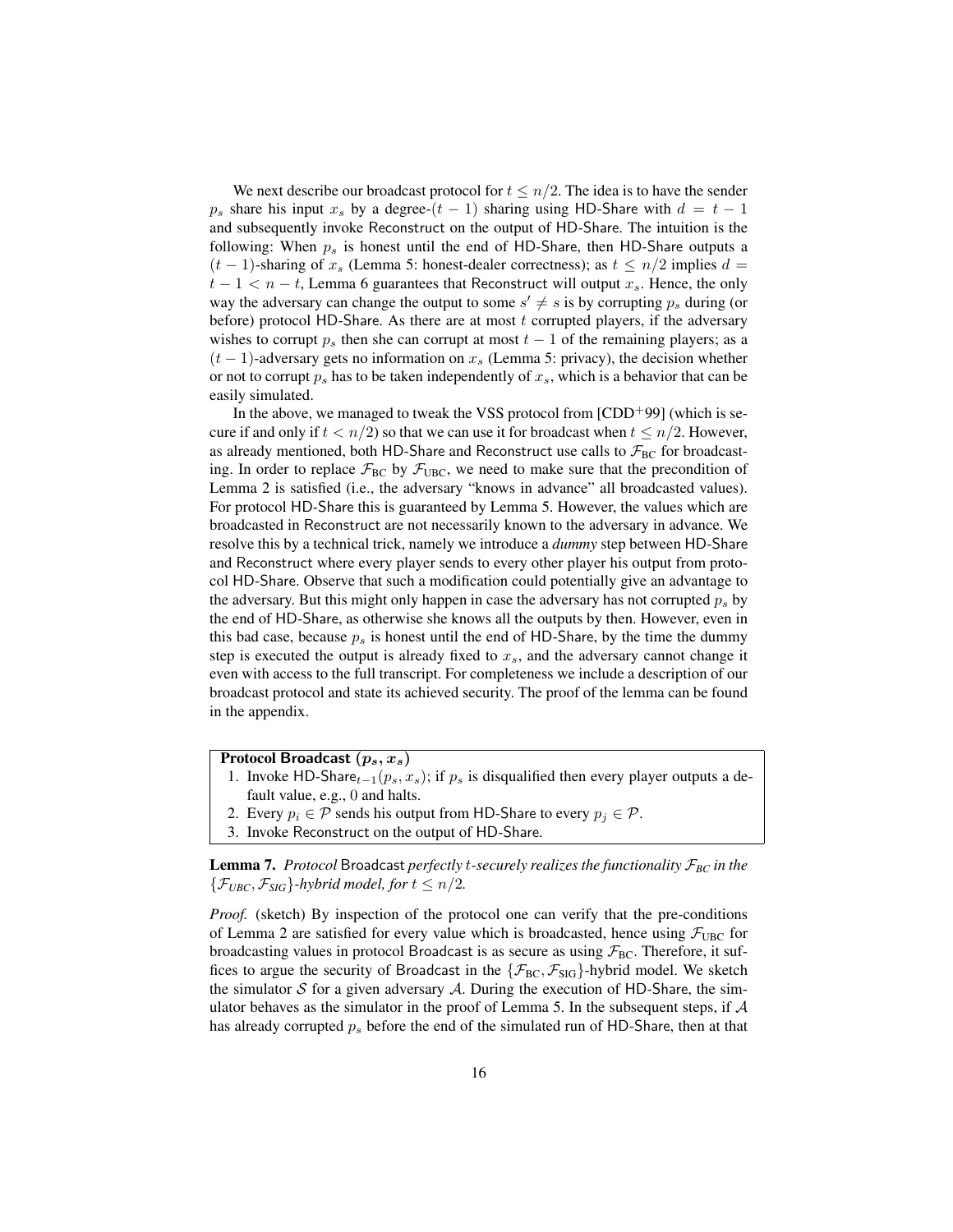point S has learned the sender's input  $x_s$  and can simulate the remaining transcript as in the proof of Lemma 5 ( $\mathcal S$  can clearly simulate all the messages exchanged in Steps 2 and 3 as they appear in the transcript of HD-Share). Otherwise, i.e., if by the end of the simulated run of HD-Share the adversary  $A$  has not requested to corrupt  $p_s$ , then S allows for the invocation of  $\mathcal{F}_{BC}$ , where  $p_s$  gives his input  $x_s$ ; S learns  $x_s$  from  $\mathcal{F}_{BC}$ (as the output of any corrupted player) and can, same as before, simulate the remaining transcript.  $\square$ 

Combining the above lemma with Lemma 4 we get the following.

**Corollary 4.** *If*  $t \leq n/2$  *and a statistically (resp. computationally) secure signature scheme is available then the above protocol statistically (resp. computationally)* t*securely realizes the functionality*  $\mathcal{F}_{BC}$ *.* 

To complete this section, we show that the condition  $t \leq n/2$  is necessary for adaptively secure synchronous broadcast both for i.t. and for computational security. The idea of the proof is the following: Because the adversary can corrupt half of the players in  $P \setminus \{p_s\}$ , she can be the first to learn noticeable information on the dealers input, before the honest players in  $\mathcal{P} \setminus \{p_s\}$  jointly learn noticeable information. Depending on this information the adversary can corrupt the sender and, with overwhelming probability, change the output to some other value. However this behavior cannot be simulated.

Lemma 8. *There exists no protocol which computationally* t*-securely realizes the functionality*  $\mathcal{F}_{BC}$  *for*  $t > n/2$ *, not even in the*  $\{\mathcal{F}_{SIG}\}\text{-}\textit{hybrid model}$ *. The statement holds also for statistical security.*

*Proof.* To arrive at a contradiction, assume that there exists a computationally (resp. statistically) t-secure Broadcast protocol  $\Pi$ . Wlog, assume that  $p_s$  uses  $\Pi$  to broadcast a uniformly random  $x_s \in_R \mathbb{F}$ . For every round i, protocol  $\Pi$  implicitly assigns to every set  $\mathcal{P}' \subseteq \mathcal{P}$  a probability  $Pr_{\mathcal{P}',x_s,\Pi,i}$ , which is the probability of the best efficient adversary corrupting  $\mathcal{P}'$  to output  $x_s$  based only on her view in  $\Pi$  up to round i. For all  $\mathcal{P}' \subseteq \mathcal{P} \setminus \{p_s\}$  this probability is negligible if i is the first round of  $\Pi$  and overwhelming if i is the last round of  $\Pi$ . As the total number of rounds in  $\Pi$  is polynomial, for each  $\mathcal{P}' \subseteq \mathcal{P} \setminus \{p_s\}$  there exists a round, denoted as  $i_{\mathcal{P}'}$ , where this probability from negligible becomes noticeable, i.e., not negligible. The adversary corrupts the set  $A \subseteq$  $\mathcal{P} \setminus \{p_s\}$  with  $|A| = t - 1$  such that  $i_A = \min\{i_{\mathcal{P}'} \mid \mathcal{P}' \subseteq \mathcal{P} \land |\mathcal{P}'| \leq t - 1\}$ 1}. In round  $i_A$ , the adversary gets the values which are sent to corrupted players and runs the best (efficient) strategy to compute  $x<sub>s</sub>$  on input the view of the players in A; denote by x' the output of this protocol (by our assumption,  $x' = x_s$  with noticeable probability). Let  $\mathbb{F}_{1/2}$  denote the set of first  $|\mathbb{F}|/2$  (in any ordering) elements in  $\mathbb{F}$ . If  $x' \in \mathbb{F}_{1/2}$  then the adversary acts as a passive adversary (i.e., all corrupted players are instructed to correctly execute their protocol). Otherwise, i.e., if  $x' \in \mathbb{F} \setminus \mathbb{F}_{1/2}$ , then the adversary actively corrupts  $p_s$  and forces all the actively corrupted players to crash before sending any message in round i; as  $|\mathcal{P} \setminus A| \leq t - 1$  we know that  $i_{P\setminus A} \ge i_A$ , hence, because the players in  $P \setminus A$  do not get the messages from round  $i_A$ , with overwhelming probability the output of the honest players will be in  $\mathbb{F} \setminus \{x_s\}$ .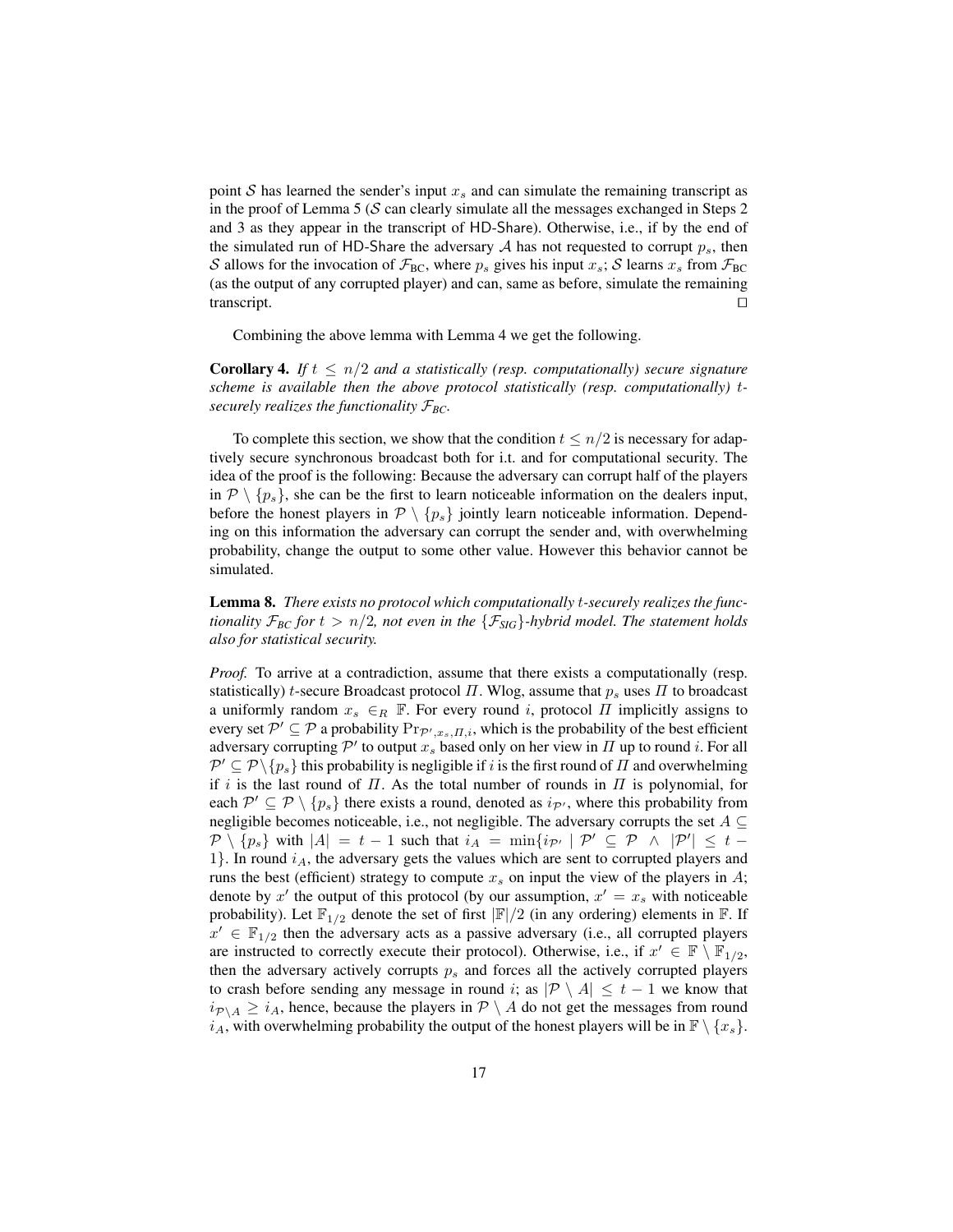With this strategy the adversary achieves that when  $x_s \in \mathbb{F} \setminus \mathbb{F}_{1/2}$ , then the output of the honest players in  $\Pi$  is different than  $x_s$  with noticeable probability. However the simulator cannot simulate this behavior as he has to decide whether or not to corrupt  $p_s$ and change the output independent of  $x_s$ .

# 5 Other Models

We presented our solutions in the secure-channels model, because in this model it is clear that the only way the adversary can learn a transmitted message is by corrupting the sender or the receiver (after the message has been received). In particular, this implies that for a message sent to the trusted party/functionality, as long as the sender is honest, the simulator cannot learn the sent message before the functionality learns it.

In the authenticated-channels model (without privacy), the same composability issue appears as the one we deal with in this work. However, as it is typically the case, one could pretend to solve this issue by giving the simulator additional power on the communication network. For example, if the simulator is allowed to read the sent message, delete it from the channel, and then corrupt the sender and re-send the message, then the above problem disappears "by definition". It is arguable, however, how consistent such a model is with the synchronicity assumption on the communication network. Furthermore, when defining such an authenticated communication model which eliminates the composability issue presented in this work, one has to keep in mind that the described protocols typically are not composable when the authenticated-channels are replaced by secure-channels.

Also, in the case of asynchronous communication, the same problem appears. Take for example the asynchronous secure-channels model as defined in [BCG93, BKR94]. As in the synchronous case, unless we assume some kind of asynchronous atomic multisend, when a player  $p$  is instructed to send a message to several other players,<sup>13</sup> then it might happen that the adversary first learns the message by corrupting one of the receivers, and still is able to corrupt p and change it. In fact, as already mentioned, this is the case in the UC framework [Can01]. Clearly this behavior cannot be simulated in the ideal world. As in the synchronous case, one might be willing to make a compromise and accept an asynchronous version of  $\mathcal{F}_{UBC}$  to be the desired ideal functionality for broadcast.

## 6 Conclusions

We considered the problem of securely realizing broadcast in the secure-channels model. In this model, it has been shown that there exist protocols satisfying the property-based definition of broadcast and tolerating a t-adversary, if and only if  $t < n/3$  when perfect security is considered. For unconditional and computational security, when a setup allowing digital signatures is given, the corresponding bound is  $t < n$ .

<sup>&</sup>lt;sup>13</sup> Observe that this is the way in which most asynchronous broadcast protocols start, e.g., [Bra84].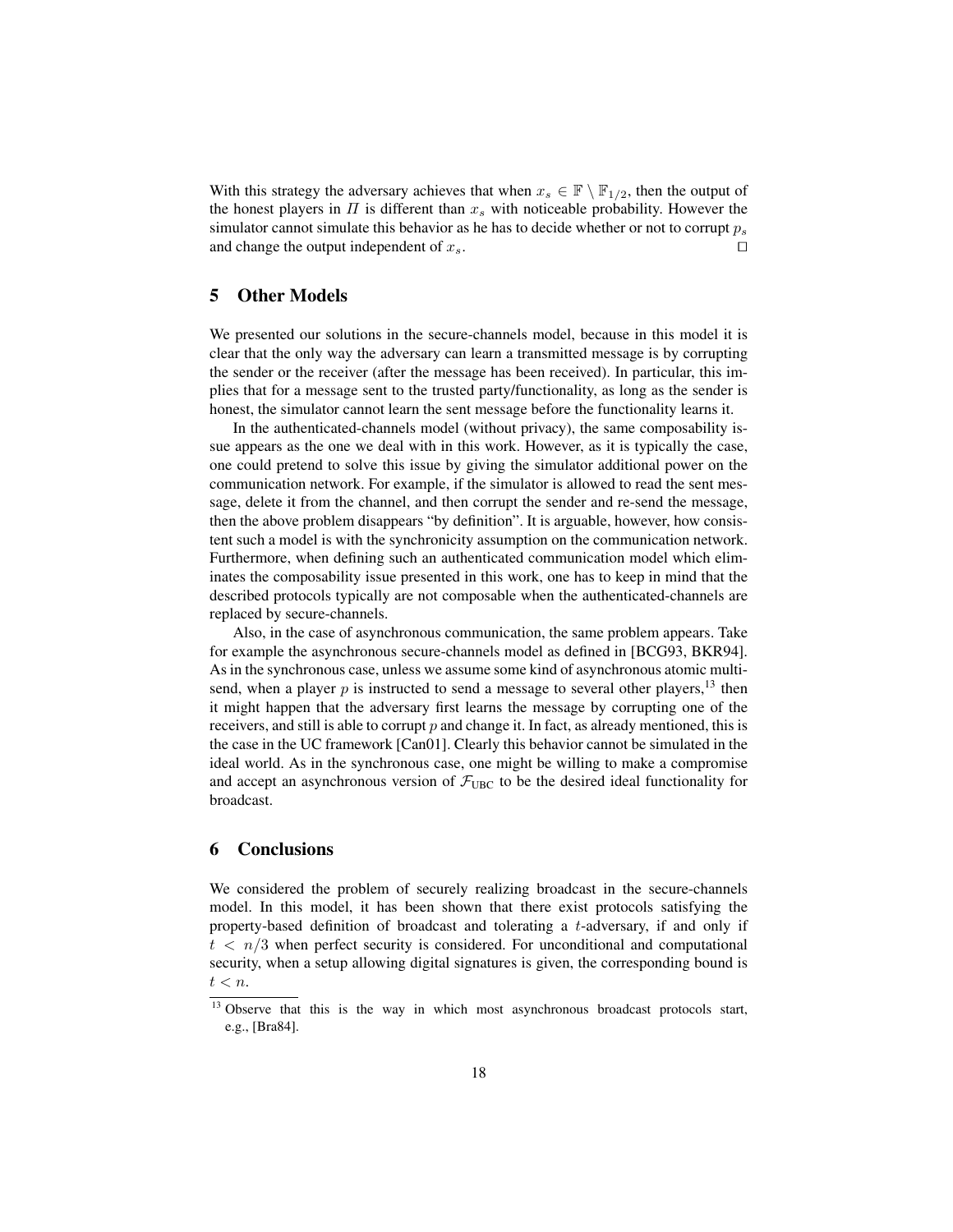We showed that the property-based definition of broadcast does not imply the simulation-based definition for the natural broadcast functionality. Furthermore, we showed that most known broadcast protocols do not realize this functionality in the secure-channels model. As a result, if one replaces the broadcast invocations in any of the known multi-party protocols for the secure-channels model, e.g., [BGW88, RB89,  $CDD+99$ ], by one of the known broadcast protocols, the security of the resulting protocol cannot be argued using the composition theorems.

We described protocols which securely realize the (natural) ideal functionality for broadcast for each of the three security notions. For the case of perfect security, we showed that the tight bound matches the corresponding bound for the property-based definition, i.e.,  $t < n/3$ . However, for the cases of statistical and computational security (with setup assumptions) the necessary and sufficient bound is  $t \leq n/2$ . Furthermore, we described a weaker ideal functionality for broadcast which is securely realized by the known protocols but achieves less than what one expects from a broadcast protocol. Of course, one might be willing to make a compromise and accept this as the desired ideal functionality for broadcast. But in that case, all known protocols should be (re- )analyze with this weaker ideal functionality in mind.

# References

- [BCG93] M. Ben-Or, R. Canetti, and O. Goldreich. Asynchronous secure computation. In *STOC '93*, pages 52–61, 1993.
- [BDDS92] A. Bar-Noy, D. Dolev, C. Dwork, and H. R. Strong. Shifting gears: Changing algorithms on the fly to expedite Byzantine agreement. *Information and Computation*, 97(2):205–233, 1992.
- [BGP89] P. J. Berman, J. Garray, and J. Perry. Towards optimal distributed consensus. In *FOCS '89*, pages 410–415, 1989. Full version in *Computer Science Research*, 1992.
- [BGW88] M. Ben-Or, S. Goldwasser, and A. Wigderson. Completeness theorems for noncryptographic fault-tolerant distributed computation. In *STOC '88*, pages 1–10, 1988.
- [BHR07] Z. Beerliova-Trubiniova, M. Hirt, and M. Riser. Efficient Byzantine agreement with faulty minority. In *ASIACRYPT 2007*, volume 4833 of *LNCS*, pages 393 – 409, 2007.
- [BKR94] M. Ben-Or, B. Kelmer, and T. Rabin. Asynchronous secure computations with optimal resilience (extended abstract). In *PODC '94*, pages 183–192. ACM, 1994.
- [BPW91] B. Baum-Waidner, B. Pfitzmann, and M. Waidner. Unconditional Byzantine agreement with good majority. In *STAC '91*, volume 480 of *LNCS*, pages 285–295, 1991.
- [Bra84] G. Bracha. An asynchronou [(n-1)/3]-resilient consensus protocol. In *PODC '84*, pages 154–162, 1984.
- [Can00] R. Canetti. Security and composition of multiparty cryptographic protocols. *Journal of Cryptology*, 13(1):143–202, 2000.
- [Can01] R. Canetti. Universally composable security: A new paradigm for cryptographic protocols. In *FOCS 2001*, pages 136–145, 2001.
- [Can03] R. Canetti. Universally composable signatures, certification and authentication. Cryptology ePrint Archive, Report 2003/239, 2003. http://eprint.iacr.org/.
- [CCD88] D. Chaum, C. Crépeau, and I. Damgård. Multiparty unconditionally secure protocols (extended abstract). In *STOC '88*, pages 11–19, 1988.